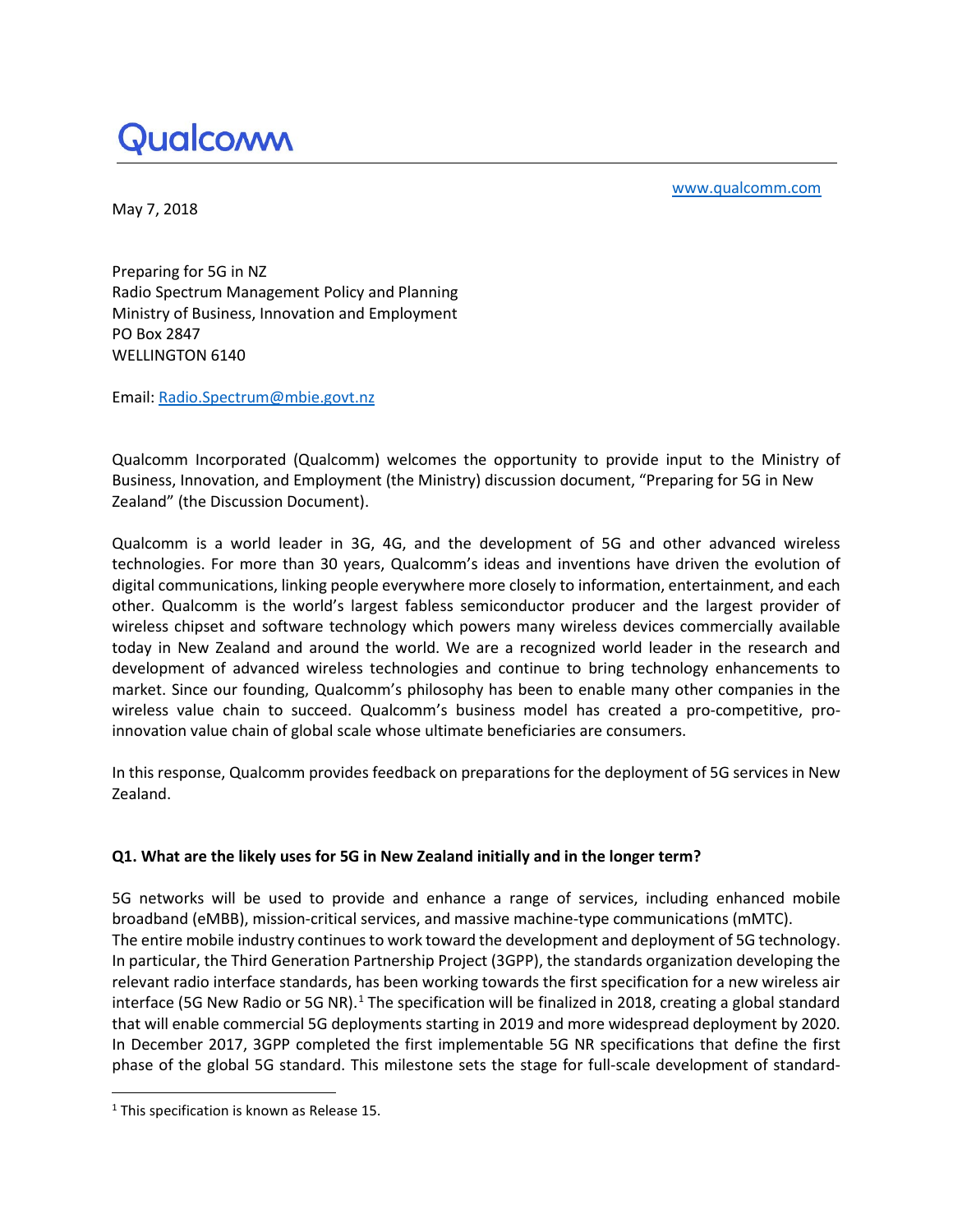compliant 5G NR networks and commercial devices for large-scale trials and commercial deployments starting in 2019. This work builds on the efforts of more than 500 companies and thousands of meeting hours. Implementation of 5G NR technologies will be critical to meeting the increasing connectivity requirements of emerging mobile broadband experiences such as streaming high-definition video and immersive virtual/augmented reality in the future, as well as enabling new high-reliability, low-latency services for autonomous vehicles, drones, and industrial control.



In particular, this achievement follows from a coalition of companies – led by Qualcomm – which committed to accelerate the 5G NR schedule. The companies were motivated by the ever-increasing global demand for mobile broadband that will drive a 30x growth in mobile data traffic from 2014 to  $2020<sup>2</sup>$  $2020<sup>2</sup>$  Further, this coalition understood that emerging, video-intensive use cases and the proliferation of mobile broadband in vehicles, among others, created an urgent need for 5G NR's increased performance and efficiency.

The acceleration of the 5G NR schedule introduced an intermediate milestone to complete technical specifications related to a configuration called Non-Standalone (NSA) 5G NR in such a way to enable largescale trials and deployments starting in 2019, and these were the specifications completed last December. NSA 5G NR will utilize the existing LTE radio and core network as an anchor for mobility management and coverage while adding a new 5G carrier. This is the configuration that will be the target of early 2019 deployments.

This first 5G NR specification introduces many advanced wireless technologies to meet 5G requirements for eMBB – technologies for which Qualcomm invested in early R&D and which drove this first 5G NR specification. These essential 5G NR technology components include the 5G NR scalable orthogonal frequency duplex modulation (OFDM) numerology, 5G NR advanced channel coding, the low-latency 5G NR self-contained slot structure, and support for 5G NR Massive Multiple Input Multiple Output (MIMO)

<span id="page-1-0"></span><sup>2</sup> Nokia Bell Labs Consulting Report, 2016.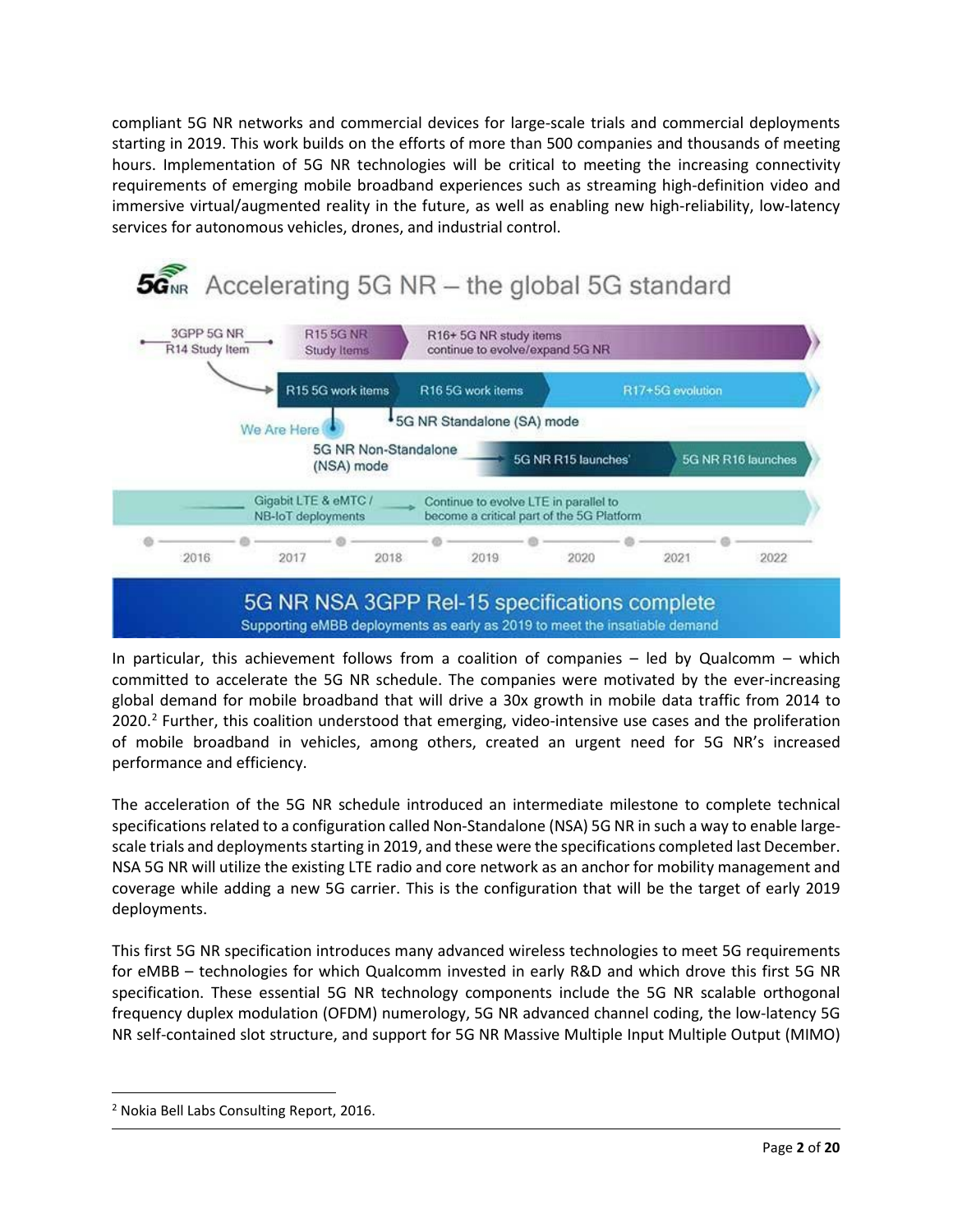and mobile millimetre wave (mmWave).<sup>3</sup> 5G networks will deliver fiber-like data speeds, low latency, more consistent performance, and massive capacity. These capabilities will underpin use cases including mobilization of media and entertainment, rich user-generated content, improved performance in congested environments, high-speed mobility, connected cloud computing, immersive experiences (such as augmented reality and virtual reality), and connected vehicles. Delivery of eMBB will provide carriers and their customers with increased ability to connect and innovate, developing additional use cases.

A recent study jointly published by Qualcomm subsidiary Qualcomm Technologies and Nokia found that more than 86 percent of respondents across five countries need or would like to see faster connectivity on their next smartphone.[4](#page-2-1) The study cites 10x faster speeds and 10x quicker response times among the top reasons for deploying 5G networks, and these goals will be met in large part through deployment of networks leveraging the 26 GHz and 28 GHz bands.

In comparison to NSA 5G NR, Standalone (SA) 5G NR implies full user and control plane capability for 5G NR, utilizing the 5G next-generation core network architecture (5G NGC) also being developed in 3GPP. SA 5G NR technical specifications are expected to be completed in June 2018. However, the work recently completed will benefit both NSA and SA 5G NR variants. 3GPP defined a framework to ensure commonality between the NSA and SA variants, and because NSA and SA 5G NR will share common physical layer specifications for the air interface, these aspects of SA 5G NR were also completed as part of this December 2017 intermediate milestone.

In addition to eMBB, 5G NR will help support new categories of services including mMTC and Ultra Reliable, Low-Latency Communications (URLLC). As 5G standards are finalized and networks are further deployed, 5G networks will offer new capabilities across multiple sectors of the global economy. 5G networks will enable mission-critical services, including cellular vehicle-to-everything (C-V2X) communications, drone communications, private networks, and other use cases built on URLLC. Due to enhanced power save modes, deeper coverage, narrow bandwidth, and efficient signaling; mMTC communications will see huge numbers of connected devices (at least 1 million devices per  $km^2$ ) concentrated in small geographic areas and requiring efficient networks to support devices that communicate infrequently, but have long (10+ year) battery lives. In addition, the URLLC enabled by 5G will enable communications that are heavily time-sensitive, such as autonomous vehicle communications, through drastically reduced latency. mMTC and URLLC will enable a broad range of devices and applications such as industrial sensors, health monitors, security systems, and wearables to communicate wirelessly on a massive scale and at high densities.

## **Q2. Do you consider competition should be encouraged at the infrastructure level or purely at the retail level for 5G? Why?**

No comment.

 $\overline{a}$ 

<span id="page-2-0"></span><sup>&</sup>lt;sup>3</sup> For more information, please see https://www.qualcomm.com/news/ong/2017/12/18/five-wireless-inventions[define-5g-nr-global-5g-standard.](https://www.qualcomm.com/news/onq/2017/12/18/five-wireless-inventions-define-5g-nr-global-5g-standard)<br><sup>4</sup> Qualcomm Technologies, Inc. and Nokia, "Making 5G a reality: Addressing the strong mobile broadband demand

<span id="page-2-1"></span>in 2019 and beyond," (September 2017), available at [https://www.qualcomm.com/documents/making-5g-reality](https://www.qualcomm.com/documents/making-5g-reality-addressing-strong-mobile-broadband-demand-2019-beyond)[addressing-strong-mobile-broadband-demand-2019-beyond.](https://www.qualcomm.com/documents/making-5g-reality-addressing-strong-mobile-broadband-demand-2019-beyond)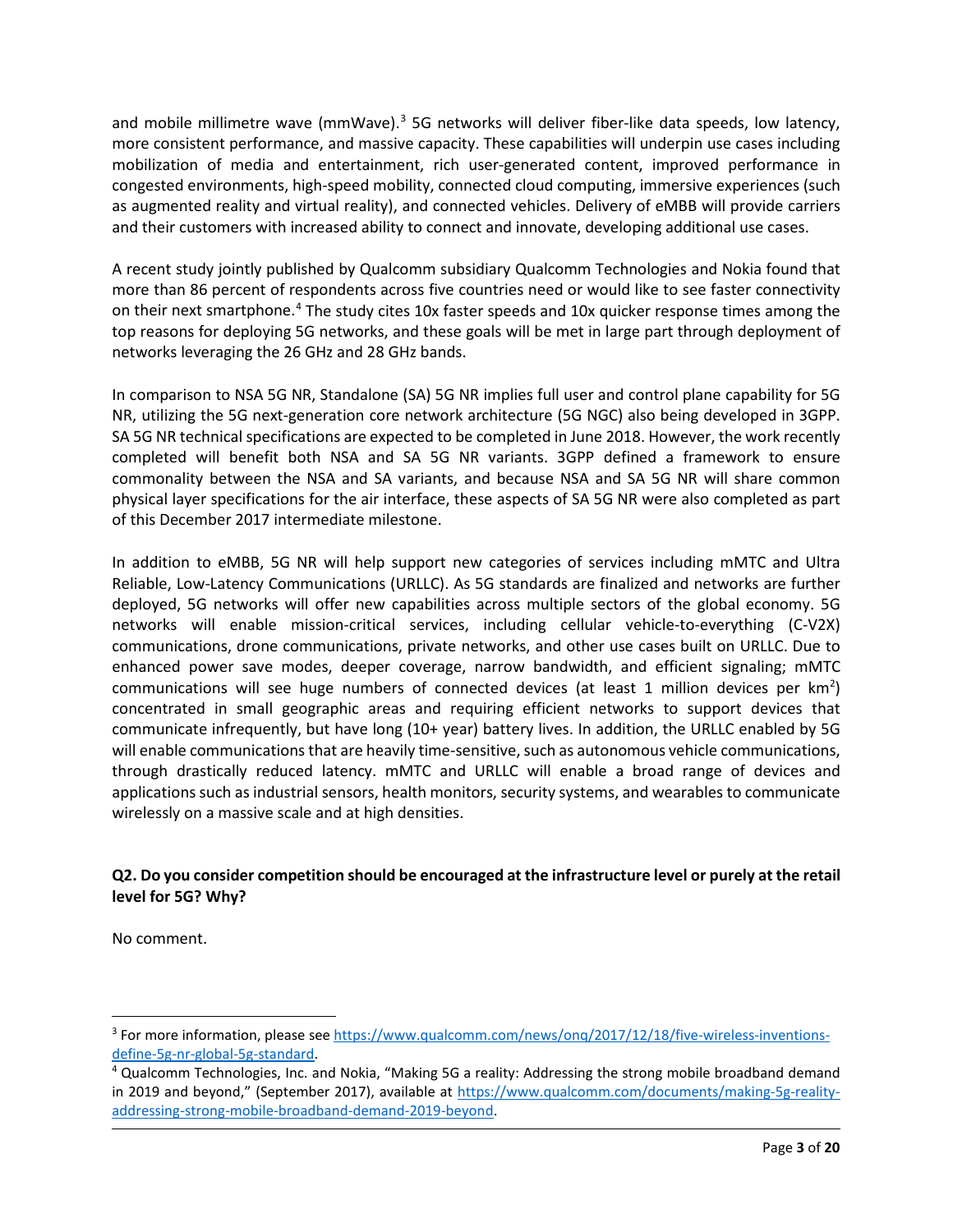## **Q3. What regulatory issues need to be considered from a 5G perspective in New Zealand?**

## **Q4. What aspects of these regulatory issues are most significant for 5G?**

All spectrum bands — low-band spectrum below 1 GHz, mid-band spectrum from 1 to 6 GHz, and highband spectrum above 24 GHz also known as mmWave — are needed for the successful deployment of 5G, IoT, enhanced mobile broadband, and mission-critical applications and services, like connected autonomous vehicles, critical infrastructure management, remote medical procedures, as well as command and control communications for drones and robotics. 5G will make the best use of a wide array of spectrum available across regulatory paradigms and spectrum bands. Previous generation networks primarily operated in licensed spectrum bands below 3 GHz. 5G will also bring the next level of convergence with support for licensed, shared, and unlicensed spectrum.

5G will be driven by heterogeneous services with vastly different requirements – from very low energy sensors, wearables and new form factors, to new mission critical applications with high reliability and low latency (e.g., smart city and critical infrastructure, medical and emergency response, sensing and remote control), to very high data rate backhaul and access transmissions across wide bandwidths for ultra-high capacity broadband. The goal is for 5G to be a new platform with the scalability and adaptability to cost efficiently support new wireless applications, services, and deployment models for 2019-2030 and beyond. Spectrum resources across all spectrum bands and regulatory paradigms are needed to support such 5G applications, services, and deployment models.

Qualcomm is pioneering spectrum sharing technologies today with various efforts including LTE Unlicensed (LTE-U), Licensed-Assisted Access (LAA), LTE Wi-Fi Link Aggregation (LWA), MulteFire, and Licensed Shared Access, among others. 5G will be built to natively support and advance these technologies as spectrum sharing becomes increasingly important to meeting tomorrow's connectivity needs for faster data rates and increased network capacity. Qualcomm encourages the Ministry to advance its 5G spectrum policy taking into account the developments listed above.

## Low bands below 1 GHz: longer range for e.g. mobile broadband and massive IoT e.g., 600 MHz, 700 MHz, 850/900 MHz Mid bands 1 GHz to 6 GHz: wider bandwidths for e.g. eMBB and mission-critical e.g., 3.3/3.4 - 3.7/3.8 GHz, 3.8 - 4.2 GHz, 4.4 - 5 GHz High bands above 24 GHz (mmWave): extreme bandwidths e.g., 24.25 - 27.5 GHz, 27.5 - 29.5 GHz, 37 - 42.5 GHz **Licensed Spectrum** Shared Spectrum **Unlicensed Spectrum** New shared spectrum paradigms Exclusive use Shared use

# Range of Spectrum bands and types will be needed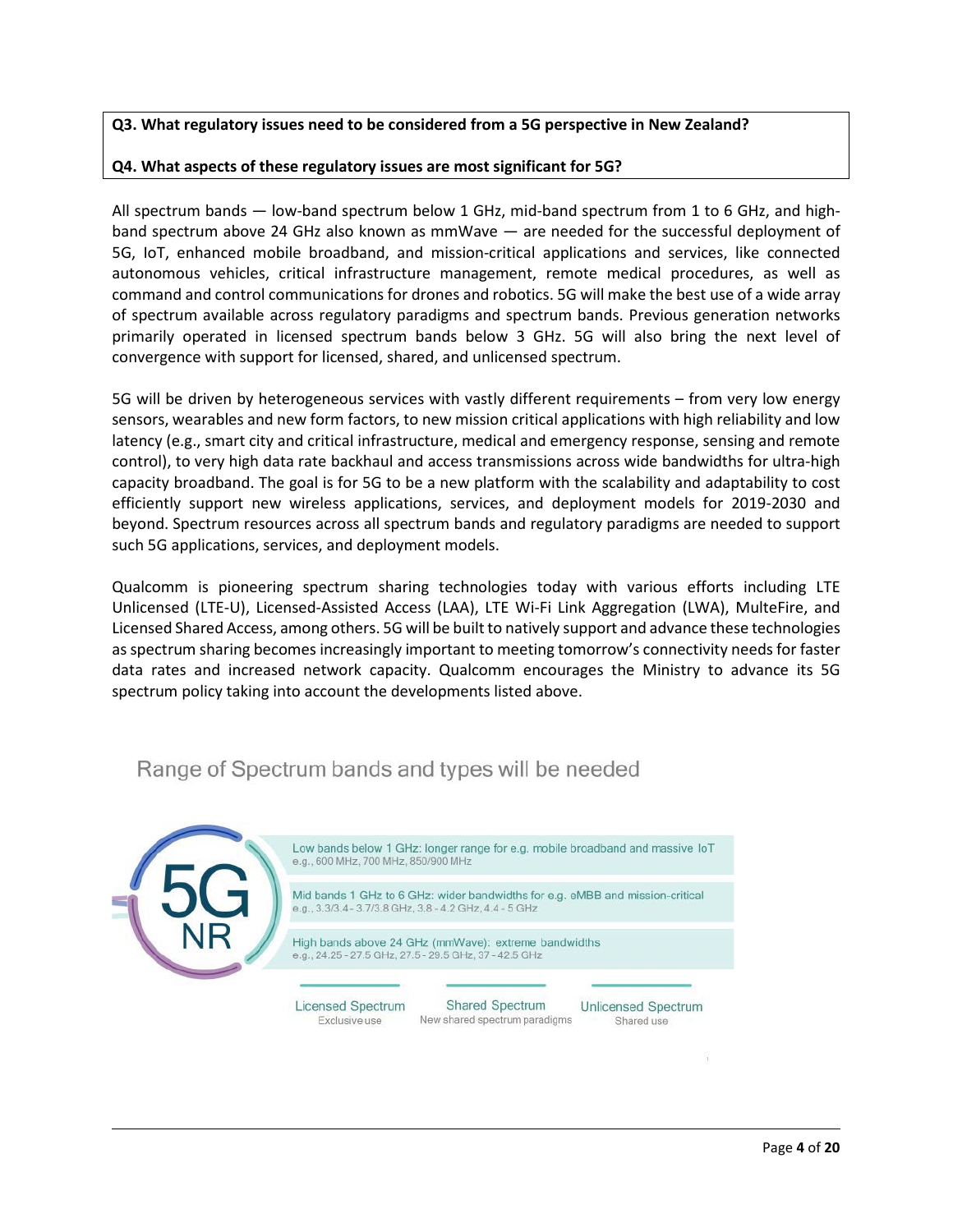The Ministry should avoid policies that would constrain the ability for available spectrum to be employed in its highest-value use. For example, offering larger, contiguous blocks of spectrum will be an important enabler of 5G technologies, especially in the bands above 1 GHz. Providing the maximum amount of flexibility in spectrum use is a key enabler of evolution and innovation in wireless services, including 5G, leading to new business models and use cases. Flexible arrangements also increase service providers' ability to nimbly respond to changes in technology, services or usage patterns.

Beyond ensuring the availability of sufficient and suitable radiofrequency spectrum for 5G, key enabling approaches that maximize regulatory certainty and allow for flexibility and innovation include:

- pursuit of harmonized spectrum allocations, both regionally and globally when possible;
- continued objective and transparent treatment of mobile operators and potential market entrants, increasing regulatory certainty;
- ensuring that regulatory actions maximize operator and user flexibility to employ the technology or mix of technologies that best suit needs.

## **Q5. Do you agree that the 3.5 GHz band is the top priority for allocation for 5G?**

Due to the proximity to other mobile bands and the relatively larger bandwidths available, there is increasing interest and support for accessing the 3.5 GHz band for mobile, either 5G or LTE, in many countries around the world. 3GPP has developed band plans conducive to deployment of TDD LTE in the 3400-3600 MHz and 3600-3800 MHz bands (bands 42 and 43, respectively), as well as a new band covering the 3550-3700 MHz band for use primarily in the United States (Band 48). These bands offer a large amount of contiguous spectrum thereby providing the opportunity to support wider carriers. Consequently, harmonization of the 3400-3800 MHz bands, or portions thereof, is increasing across the globe and these bands will be instrumental to 5G early deployments in the coming years.

- Australia: The ACMA has decided to prioritize the assignment of the 3.6 GHz band (3575-3700 MHz) following a consultation held in 2017.<sup>[5](#page-4-0)</sup> The ACMA is currently preparing a recommendation to be sent to the Minister for Communications as the first step towards issuing spectrum licenses in regional and metropolitan Australia.
- China: In November 2017, China issued a frequency plan that included the use of 3300-3400 MHz and 3400-3[6](#page-4-1)00 MHz for 5G.<sup>6</sup> This followed a June 2017 consultation seeking comment on plans to deploy 5G in the 3.3 to 3.6 GHz and 4.8 to 5 GHz bands.<sup>[7](#page-4-2)</sup>
- Japan: In July 2017, Japan's Ministry of Internal Affairs and Communications (MIC) issued a public consultation relating to 5G spectrum, identifying up to 500 MHz across the 3.6-4.2 GHz and 4.4- 4.9 GHz ranges. MIC plans to issue the final technical rules, including the precise frequencies, by mid-2018. Japan has had an identification for International Mobile Telecommunications (IMT) services in the 3400-3600 MHz band for nearly 10 years, and in 2015 assigned spectrum in this

<span id="page-4-0"></span><sup>&</sup>lt;sup>5</sup> ACMA, "Future approach to the 3.6 GHz band," available a[t https://www.acma.gov.au/theACMA/future-approach-](https://www.acma.gov.au/theACMA/future-approach-to-the-3_6-ghz-band)

<span id="page-4-1"></span><sup>&</sup>lt;u>to-the-3\_6-ghz-band</u><br><sup>6</sup> GSA, "Spectrum for 5G: Plans, Licences and Trials," (January 2018), available at <https://gsacom.com/paper/spectrum-for-5g/>

<span id="page-4-2"></span><sup>7</sup> [http://zmhd.miit.gov.cn:8080/opinion/noticedetail.do?method=notice\\_detail\\_show&noticeid=1778.](http://zmhd.miit.gov.cn:8080/opinion/noticedetail.do?method=notice_detail_show¬iceid=1778)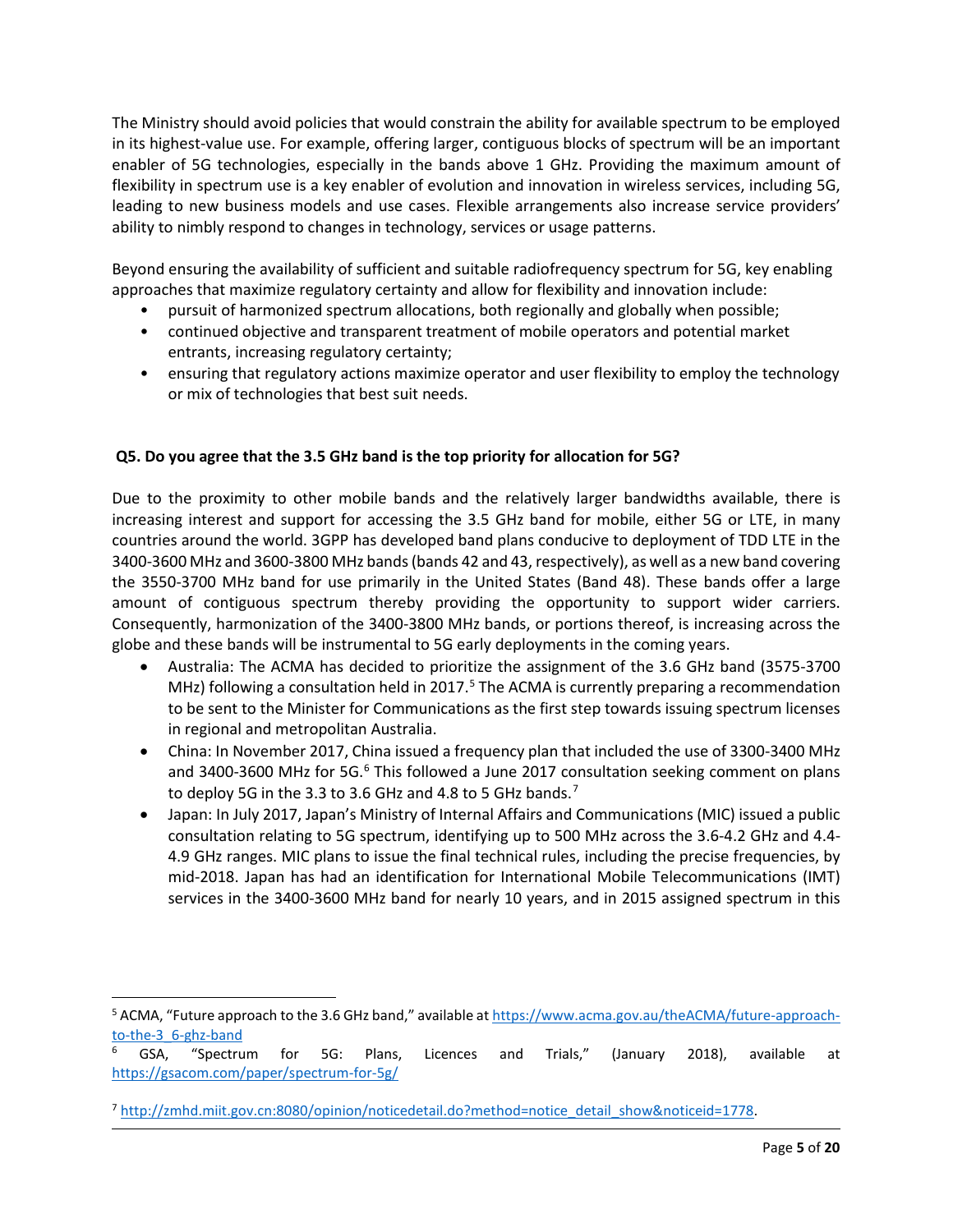band to mobile operators for MBB services. Trials in the 3.6-4.2 GHz band are already underway in Japan. $8$ 

- Korea: Korea's Ministry of Science and ICT (MSIT) announced that a 5G spectrum auction will be held in June 2018 comprising 280 MHz from 3.42-3.7GHz will be allocated.
- Singapore: In May 2017, the Infocomm Media Development Authority (IMDA) issued a public consultation on spectrum for  $5G<sup>9</sup>$  $5G<sup>9</sup>$  $5G<sup>9</sup>$  The consultation sought comment on a number of spectrum bands between 1 and 6 GHz, as well as mmWave and low-band spectrum, noting that 5G will require spectrum in a range of frequency bands.
- Hong Kong: In March 2018, the Office of the Communications Authority (OFCA) issued a decision to allocate the 3400 - 3700 MHz band to mobile services, with provisions to protect direct-to-home satellite reception above 3700 MHz, and with planned assignment by 2020.<sup>[10](#page-5-2)</sup>
- United States: In 2015, a major FCC proceeding led to the development of arrangements for MBB services in the 3550-3700 MHz band based on a three-tiered spectrum sharing regime.<sup>[11](#page-5-3)</sup> In early August 2017, the FCC released a Notice of Inquiry also targeting the 3700-4200 MHz band longer term.[12](#page-5-4)
- Arab States: The Arab Spectrum Management Group in 2017 issued a questionnaire seeking input on the current use of the 3.4-3.8 GHz band, potentially to support consideration of the band for 5G.<sup>[13](#page-5-5)</sup> Some Arab states, such as the United Arab Emirates, are moving forward with plans to deploy 5G in this band by 2020. $14$
- Americas: Countries in the Americas are targeting 3. 3-3.7 GHz and, at the June 2017 meeting of Permanent Consultative Committee II of the Inter-American Telecommunications Commission (CITEL PCC.II), a regional recommendation of frequency arrangements for the 3.3-3.7 GHz range was approved.<sup>[15](#page-5-7)</sup>
- Brazil: The telecommunications regulator, Anatel, is currently analyzing possibilities for assigning the 3.5 GHz band for 5G services after identifying it as the first band that will be deployed for 5G in its 2017 regulatory agenda.<sup>[16](#page-5-8)</sup>
- Europe: The Radio Spectrum Policy Group (RSPG) considers the frequency band 3400-3800 MHz to be the primary band suitable for the introduction of 5G-based services in Europe even before 2020, given that it is already harmonized for mobile networks and offers wide channel bandwidth.

<span id="page-5-2"></span>28, 2018) available at thtps://www.coms-

<span id="page-5-0"></span><sup>&</sup>lt;sup>8</sup> GSA, "The Future of IMT in the 3300-4200 MHz Frequency Range," (June 2017), p. 11, available at [https://gsacom.com/paper/future-imt-3300-4200-mhz-frequency-range/.](https://gsacom.com/paper/future-imt-3300-4200-mhz-frequency-range/)<br><sup>9</sup> IMDA, "5G mobile services and networks," (May

<span id="page-5-1"></span>IMDA, "5G mobile services and networks," (May 23, 2017), available at [https://www.imda.gov.sg/~/media/imda/files/inner/pcdg/consultations/consultation%20paper/public%20consult](https://www.imda.gov.sg/%7E/media/imda/files/inner/pcdg/consultations/consultation%20paper/public%20consultation%20on%205g%20mobile%20services%20and%20networks/5g-public-consultation.pdf) [ation%20on%205g%20mobile%20services%20and%20networks/5g-public-consultation.pdf.](https://www.imda.gov.sg/%7E/media/imda/files/inner/pcdg/consultations/consultation%20paper/public%20consultation%20on%205g%20mobile%20services%20and%20networks/5g-public-consultation.pdf)<br><sup>10</sup> OFCA, "Change in the Allocation of the 3.4 – 3.7 GHz Band from Fixed Satellite Service to Mobile Service," (March

<span id="page-5-3"></span>auth.hk/filemanager/statement/en/upload/441/ca\_statements20180328\_en.pdf<br><sup>11</sup> Federal Communications Commission, "Report and Order and Second Further Notice of Proposed Rulemaking, GN Docket No. 12-354," (April 17, 2015), available at [https://apps.fcc.gov/edocs\\_public/attachmatch/FCC-15-47A1.pdf.](https://apps.fcc.gov/edocs_public/attachmatch/FCC-15-47A1.pdf) 12 FCC, "FCC opens inquiry into new opportunities in mid-band spectrum," (August 3, 2017) available at https://www.fcc.gov/document/fcc-opens-inquiry-new-opportunities-mid-band-spectrum-0<br><sup>13</sup> GSA, "The Future of IMT in the 3300-4200 MHz Frequency Range," (June 2017), p. 11, available at

<span id="page-5-5"></span><span id="page-5-4"></span>[https://gsacom.com/paper/future-imt-3300-4200-mhz-frequency-range/.](https://gsacom.com/paper/future-imt-3300-4200-mhz-frequency-range/)<br><sup>14</sup> TRA, "TRA launches 5G in the UAE" (December 23, 2017) available <u>here</u><br><sup>15</sup> Recommendation PCC.II/REC. XXX (XXIX-17) Frequency arrangements for the t

<span id="page-5-6"></span>

<span id="page-5-7"></span>Bands 3300-3400 MHz, 3400-3600 MHz and 3600-3700 MHz, or combinations thereof.

<span id="page-5-8"></span><sup>&</sup>lt;sup>16</sup> Anatel, "Regulatory Agenda 2017-2018" (January 5 2017) available at <http://www.anatel.gov.br/institucional/ultimas-noticiass/1488-conselho-diretor-aprova-nova-agenda-regulatoria>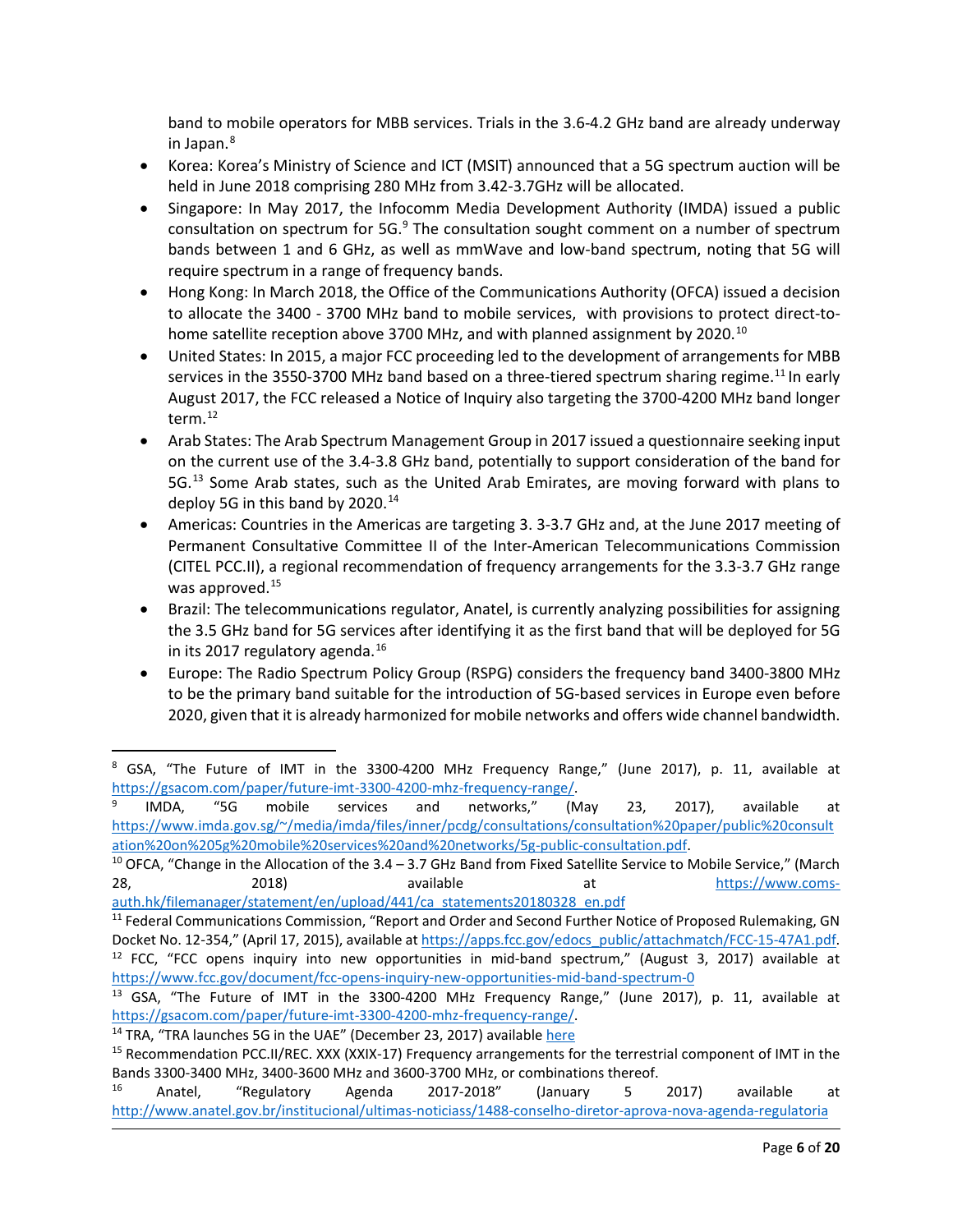In 2016, the European Commission (EC) published its action plan, targeting a Gigabit Society with the start of 5G trials from 2017, the launch of early 5G networks by 2018, followed by commercial 5G services in at least one major city in each Member State by 2020 and full 5G deployment across the European Union (EU) by 2025.<sup>[17](#page-6-1)</sup> In December 2016, the EC RSCOM (Radio Spectrum Committee) issued a mandate to CEPT to develop harmonized technical conditions for spectrum use in support of the introduction of next-generation (5G) terrestrial wireless systems in the Union and in particular to review by June 2018 the harmonized technical conditions applicable to the 3.4-3.8 GHz frequency band, as a 5G pioneer band. A consultation was held on a draft decision in March 2018. In parallel, Germany and France have signaled in public consultations their willingness to auction this spectrum for 5G, with France awarding spectrum in the 3.5 GHz band for 5G trials and Germany seeking to award spectrum by 2019; in Italy an auction for the 3.6-3.8 GHz band is expected by the end of 2018, in Spain the regulator has provided information on their refarming activity regarding the 3.6-3.8 GHz band and their intention to tender it for MFCN. 5G spectrum awards are being planned in Sweden with licenses to be granted by 2019.<sup>[18](#page-6-2)</sup>

According to the Global mobile Suppliers Association (GSA), other countries considering 3.5 GHz trials or deployments include several European Union members, as well as Bahrain, Egypt, Finland, Morocco, Pakistan, Qatar, and Saudi Arabia[. Figure 1](#page-6-0) illustrates countries considering, auctioning, or awarding 3400- 3600 MHz spectrum for 5G, whil[e Figure 2](#page-7-0) provides a similar overview of 3600-3800 MHz.



<span id="page-6-0"></span>**Figure 1: Countries where 3400-3600 MHz is being considered, auctioned or awarded**

## Source: GSA

<span id="page-6-1"></span><sup>17</sup> European Commission, "5G for Europe: An Action Plan," (September 14, 2016), available at [https://ec.europa.eu/digital-single-market/en/news/communication-5g-europe-action-plan-and-accompanying](https://ec.europa.eu/digital-single-market/en/news/communication-5g-europe-action-plan-and-accompanying-staff-working-document)[staff-working-document.](https://ec.europa.eu/digital-single-market/en/news/communication-5g-europe-action-plan-and-accompanying-staff-working-document)<br><sup>18</sup> PTS, "Preliminary study of future assignment of frequencies for 5G deployment," (February 19, 2018) available at

<span id="page-6-2"></span>[http://www.pts.se/en/news/radio/2018/preliminary-study-of-future-assignment-of-frequencies-for-5g](http://www.pts.se/en/news/radio/2018/preliminary-study-of-future-assignment-of-frequencies-for-5g-deployment2/)[deployment2/](http://www.pts.se/en/news/radio/2018/preliminary-study-of-future-assignment-of-frequencies-for-5g-deployment2/)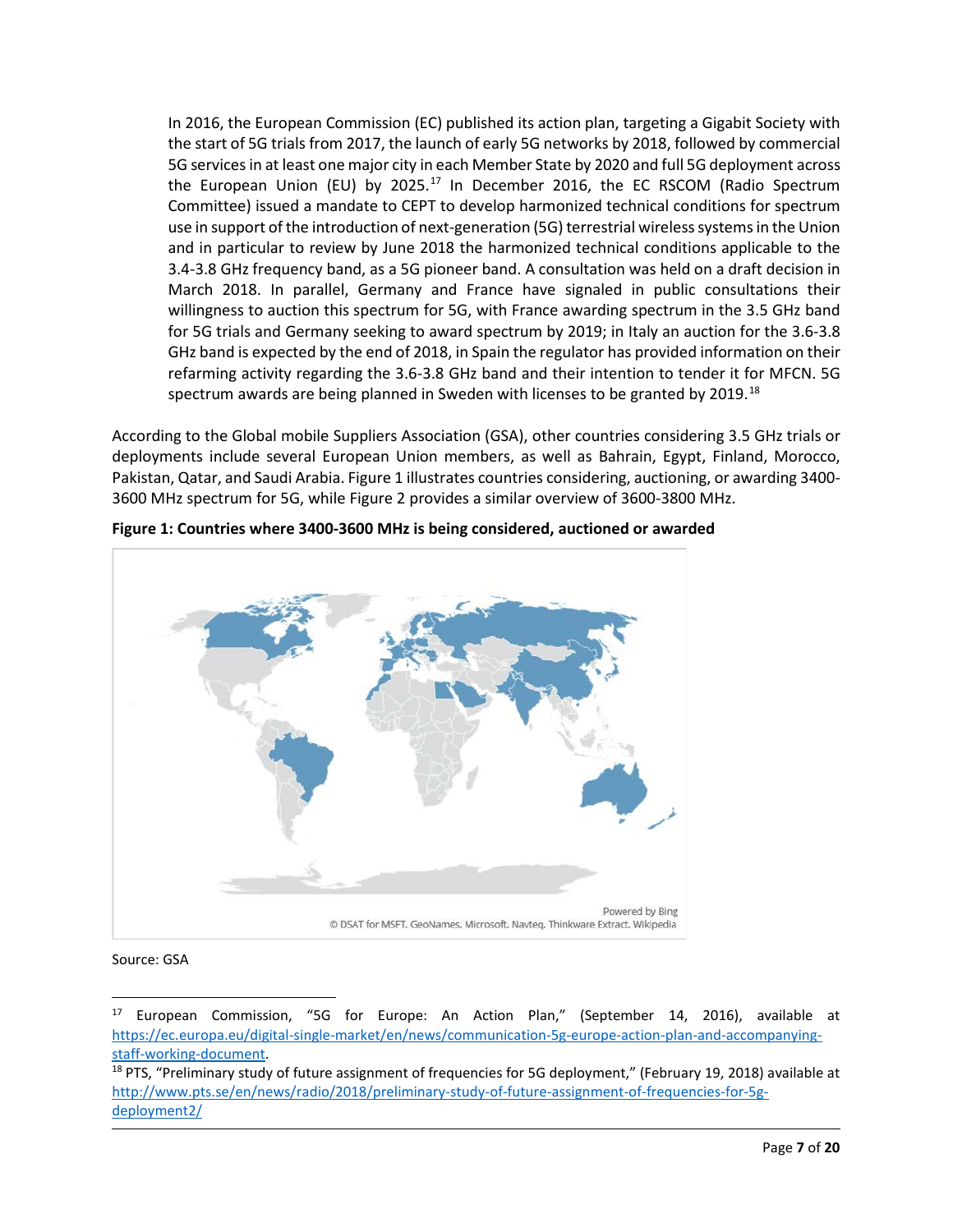

<span id="page-7-0"></span>**Figure 2: Countries where 3600-3800 MHz is being considered, auctioned or awarded**

Source: GSA

At the International Telecommunication Union (ITU), there has been considerable discussion of the 3300- 3700 MHz band with respect to International Mobile Telecommunication (IMT), with the 3300 – 3400 MHz identified in 33 countries in Region 1, 6 countries in Region 2 and 6 countries in Region3; 3400-3600 MHz band identified for IMT in Regions 1 and 2, as well as in 12 countries in Region 3 (entirely or in part) including New Zealand. Further, four Region 2 countries identified the 3600-3700 MHz band for IMT.

We also note the continuing development of a global ecosystem for 3400-3800 MHz LTE equipment. According to the GSA, the LTE ecosystem continues to grow, with 118 devices available for use in the 3400-3600 MHz band and 93 devices available in the 3600-3800 MHz band as of mid-2017. [19](#page-7-1) If interference is managed (see response to Q.30 and Q31), the 3400-3800 MHz frequency range (or portions thereof) can benefit from commonality of equipment, which is critical due to the number of bands that can be supported in mobile handsets at cost effective levels.

# **Q6. Do you have any comments on reallocating 3587 to 3690 MHz for 5G?**

See answer to Q5.

<span id="page-7-1"></span>l

# **Q7. Do you agree that the 26 GHz band is a high priority for allocation to 5G in New Zealand?**

Yes. The 24.25-27.5 GHz band is already under study for 5G at the ITU and is expected to be a key band for 5G deployments in the mmWave bands globally. Key developments include: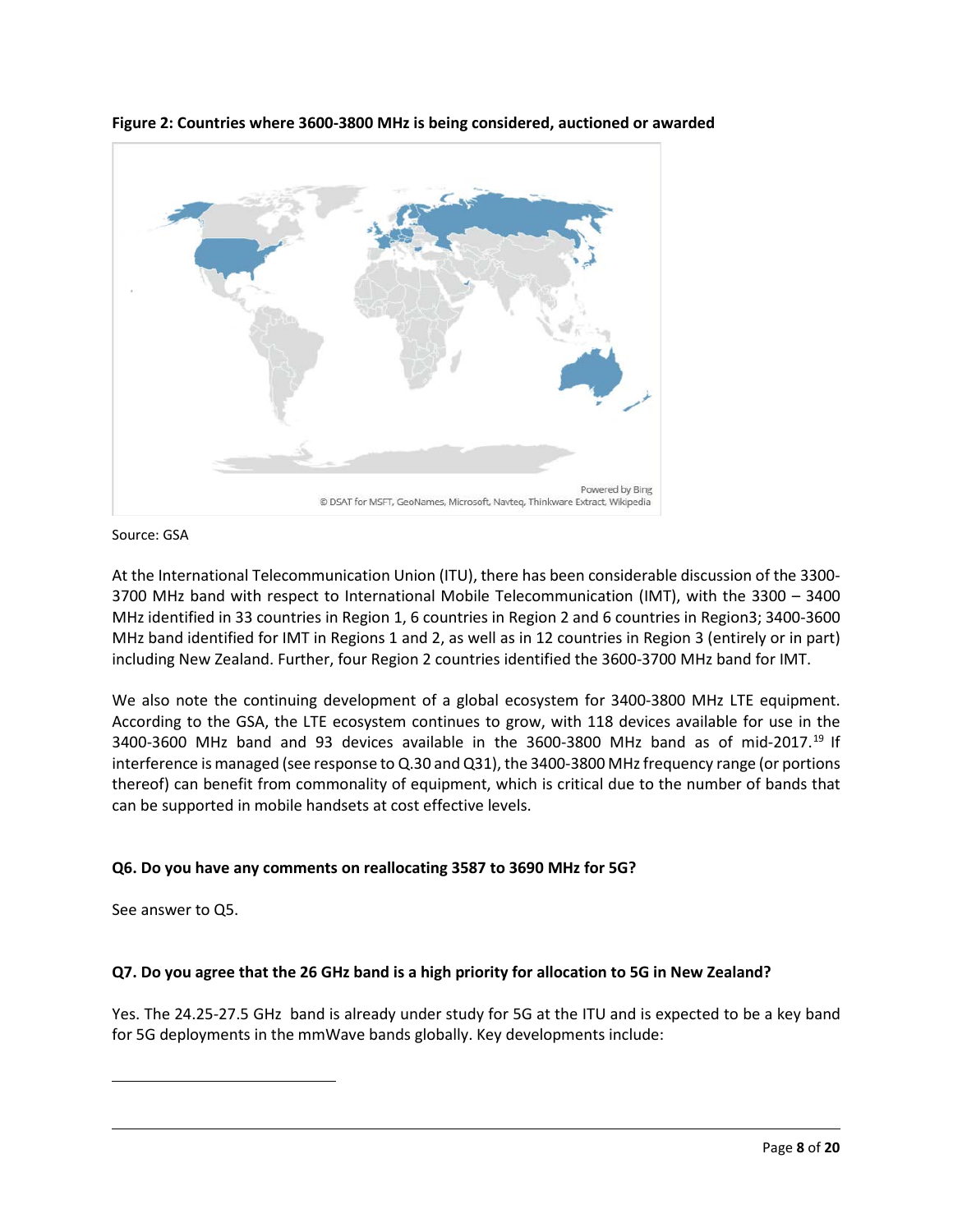- The European Union has identified 24.25-27.5 GHz band as a "5G Pioneer band" and is targeting commercialization in major cities from 2020.
	- o In February 2018, the European Commission Radio Spectrum Policy Group issued a second opinion on 5G networks, maintaining the identification of the 26 GHz band as a pioneer band for 5G and recommending that member states make a sufficiently large portion of the band, e.g. 1 GHz, available for 5G by 2020.
	- o In November 2016, the Radio Spectrum Policy Group (RSPG) recommended 24.25-27.5 GHz as a pioneer band for 5G above 24 GHz.
	- o In December 2016, the EC RSCOM issued a mandate to European Conference of Postal and Telecommunications Administrations (CEPT) to study and assess the 24.25-27.5 GHz frequency band as a 5G pioneer band for use under relevant 5G usage scenarios and to develop channeling arrangements and common and minimal (least restrictive) technical conditions for spectrum use in the 26 GHz frequency band, which are suitable for 5G terrestrial wireless systems, in conjunction with relevant usage and sharing scenarios.
	- o In CEPT, a group within the Electronic Communications Committee has been tasked with developing an ECC Decision on harmonized technical conditions for mobile/fixed communication networks in 24.25-27.5 GHz taking into account 5G requirements by June 2018.
	- o EU Member States including Finland, France, Germany, Italy, Sweden and the United Kingdom have consulted on the use of the 26 GHz band for 5G or are currently holding or considering significant 5G tests in the band.
- China's Ministry of Industry and Information Technology (MIIT) has conducted a public consultation on the use of 24.75-27.5 GHz and plans to use the band for 5G trials.
- Australia: The ACMA continues to analyze preliminary options for mmWave 5G bands and has solicited public comment on whether consideration of the 26 GHz band should be accelerated given its status as a frontrunner for early mmWave 5G implementation.<sup>[20](#page-8-0)</sup>

The 26 GHz (and 28 GHz) bands will predominantly be used to deploy eMBB services, helping to meet ongoing demand that is expected to see mobile data traffic increase by a factor of 30 between 2014 and 2020. 5G networks will deliver fiber-like data speeds, low latency, more consistent performance, and massive capacity. As noted in the response to Question 1, these capabilities will underpin a variety of use cases, and will provide carriers and their customers with increased ability to connect and innovate, developing additional use cases. These goals will be met in large part through deployment of networks leveraging mmWave bands, such as the 26 GHz band. As such, Qualcomm considers the 26 GHz band a high priority for allocation for 5G services in New Zealand and around the world.

# **Q8. Would this band be of interest to your organization for trials for 5G services in New Zealand?**

Qualcomm supports the Ministry's decision to allow trials of 5G related technologies in frequencies currently in the radio licensing regime. However, it is also important that the Ministry continue to take actions to assign spectrum in mmWave bands for 5G as soon as is practical. Qualcomm, along with several other wireless industry stakeholders, is diligently working to bring 5G technologies to market, including in the mmWave bands, and has already carried out trials and technology demonstrations, with 5G trials continuing into 2018. Qualcomm's upcoming, ongoing, and recent trials include trials in several mmWave bands, including the 26 GHz band. The trials listed below include trials held in the 28 GHz band, given that

 $\overline{a}$ 

<span id="page-8-0"></span><sup>&</sup>lt;sup>20</sup> ACMA, "Consultation: Five Year Spectrum Outlook 2017-2021," (comment period closed January 2018) available a[t https://www.acma.gov.au/theACMA/five-year-spectrum-outlook-2017-21](https://www.acma.gov.au/theACMA/five-year-spectrum-outlook-2017-21)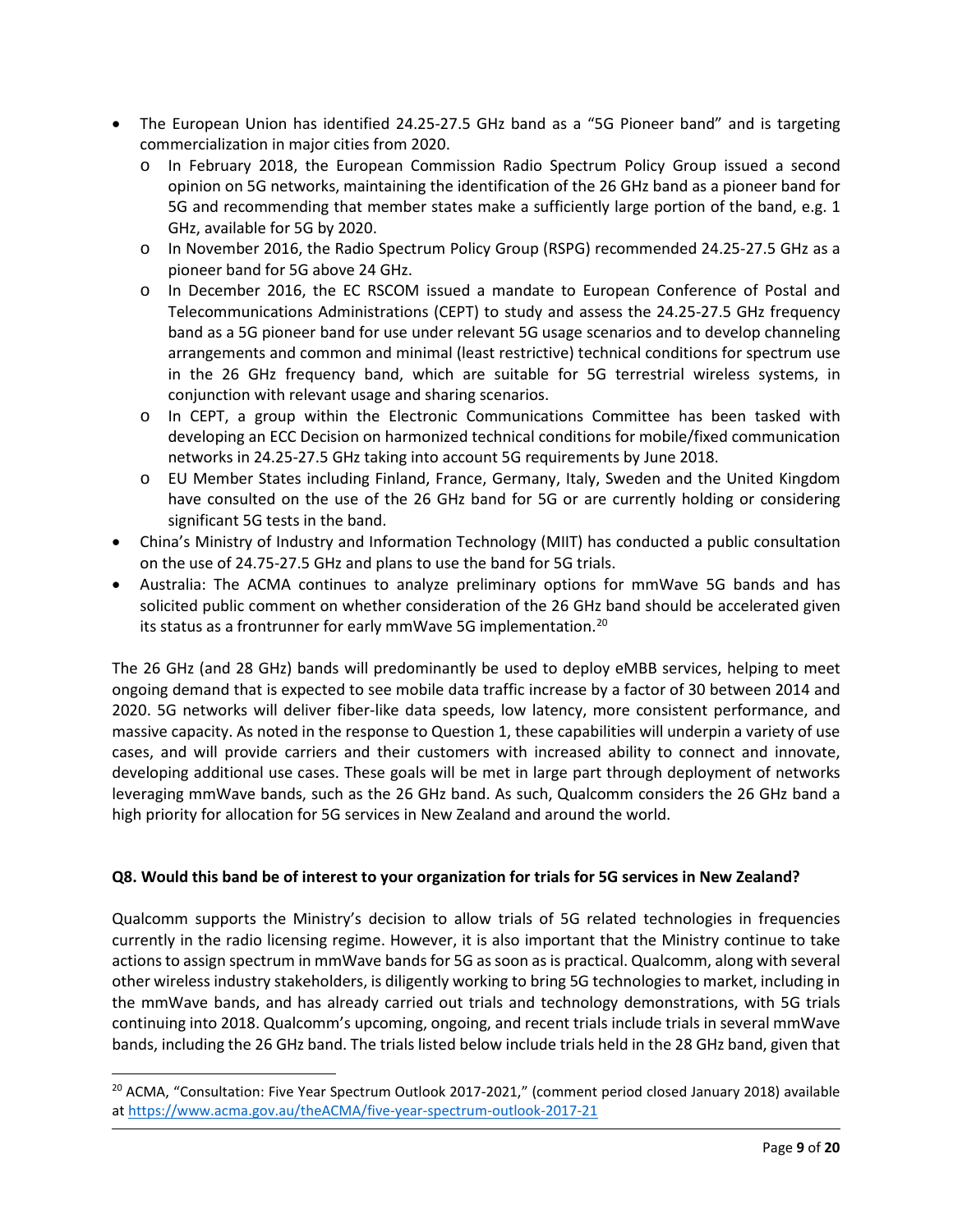the Ministry's definition of the 26 GHz band from 24.25 GHz to 28.35 GHz overlaps with the 28 GHz band (27.5-29.5 GHz)

- **Multi-stakeholder interoperability testing –** In line with the approval of the NSA 5G NR specifications, a group of leading mobile communications companies including Qualcomm showcased 3GPP-compliant 5G NR multi-vendor interoperability during live demonstrations in late  $2017<sup>21</sup>$  $2017<sup>21</sup>$  $2017<sup>21</sup>$  The demonstrations, conducted with Ericsson, AT&T, NTT DOCOMO, Orange, SK Telecom, Sprint, Telstra, T-Mobile US, Verizon, and Vodafone, were held in an Ericsson laboratory in Sweden and a Qualcomm Research laboratory in the United States. The over-the-air Interoperability Data Testing (IoDT) was conducted for lower layer data connections operating in the 28 GHz band, as well as the 3.5 GHz band, both of which comprise fundamental building blocks of 5G NR. The trials leveraged Qualcomm's 5G NR mmWave prototype.<sup>[22](#page-9-1)</sup>
- **Interoperability testing and over-the-air field trials** In each of the trials below, Qualcomm and our partners are conducting interoperability testing and over-the-air field trials based on 5G NR standards. These trials take advantage of the wide bandwidths available in mmWave bands to increase network capacity and provide up to multi-gigabit per second data rates, and employ Multiple-Input Multiple-Output (MIMO) antenna technology with adaptive beamforming and beam tracking techniques to deliver robust and sustained mobile broadband communications at higher frequency bands, including non-line-of-sight (NLOS) environments and device mobility. The technologies being trialed will be critical to meeting the increasing connectivity requirements for emerging consumer mobile broadband experiences.
	- o Qualcomm Technologies, Ericsson, and SK Telecom are conducting trials in South Korea in mmWave bands. [23](#page-9-2)
	- o Qualcomm Technologies, Verizon, and Novatel Wireless announced plans to collaborate in 2018 on trials in the United States using the 28 GHz and 39 GHz bands.<sup>[24](#page-9-3)</sup>
	- o Qualcomm Technologies, Telstra, and Ericsson began conducting trials in Australia during the second half of 2017 in mmWave and mid-band spectrum.[25](#page-9-4)
	- o Qualcomm Technologies, Ericsson, and AT&T began conducting trials in the United States during the second half of 2017 focused on the 28 GHz and 39 GHz bands.<sup>[26](#page-9-5)</sup>

 $\overline{\phantom{a}}$ 

[https://www.qualcomm.com/news/releases/2017/09/11/qualcomm-announces-5g-nr-mmwave-prototype](https://www.qualcomm.com/news/releases/2017/09/11/qualcomm-announces-5g-nr-mmwave-prototype-accelerate-mobile-deployments)accelerate-mobile-deployments.<br><sup>23</sup> Qualcomm, "Qualcomm, Ericsson and SK Telecom announce collaboration on 5G NR trials to accelerate wide-scale

<span id="page-9-0"></span><sup>&</sup>lt;sup>21</sup> Ericsson, "Global mobile industry leaders achieve multi-band 5G NR interoperability," (December 21, 2017), available a[t https://www.ericsson.com/en/press-releases/2017/12/global-mobile-industry-leaders-achieve-multi](https://www.ericsson.com/en/press-releases/2017/12/global-mobile-industry-leaders-achieve-multi-band-5g-nr-interoperability?2055587666)[band-5g-nr-interoperability?2055587666.](https://www.ericsson.com/en/press-releases/2017/12/global-mobile-industry-leaders-achieve-multi-band-5g-nr-interoperability?2055587666)<br><sup>22</sup> Qualcomm, "Qualcomm Announces 5G NR mmWave Prototype to Accelerate Mobile Deployments for

<span id="page-9-1"></span>Smartphones," (September 11, 2017), available at the state at

<span id="page-9-2"></span><sup>5</sup>G deployments," (December 19, 2016), available at [https://www.qualcomm.com/news/releases/2016/12/19/qualcomm-ericsson-and-sk-telecom-announce-](https://www.qualcomm.com/news/releases/2016/12/19/qualcomm-ericsson-and-sk-telecom-announce-collaboration-5g-nr-trials)

<span id="page-9-3"></span>[collaboration-5g-nr-trials.](https://www.qualcomm.com/news/releases/2016/12/19/qualcomm-ericsson-and-sk-telecom-announce-collaboration-5g-nr-trials)<br><sup>24</sup> Qualcomm, "Verizon, Qualcomm and Novatel Wireless Announce Collaboration to Expedite Trials and Widescale Commercial Deployment of 5G NR mmWave Technology," (October 17, 2017), available at

[https://www.qualcomm.com/news/releases/2017/10/17/verizon-qualcomm-and-novatel-wireless-announce](https://www.qualcomm.com/news/releases/2017/10/17/verizon-qualcomm-and-novatel-wireless-announce-collaboration-expedite)collaboration-expedite.<br><sup>25</sup> Qualcomm, "Telstra, Ericsson and Qualcomm Collaborate to Accelerate 5G NR Deployment in Australia," (February

<span id="page-9-4"></span><sup>26, 2017),</sup> available at [https://www.qualcomm.com/news/releases/2017/02/26/telstra-ericsson-and-qualcomm](https://www.qualcomm.com/news/releases/2017/02/26/telstra-ericsson-and-qualcomm-collaborate-accelerate-5g-nr-deployment)[collaborate-accelerate-5g-nr-deployment.](https://www.qualcomm.com/news/releases/2017/02/26/telstra-ericsson-and-qualcomm-collaborate-accelerate-5g-nr-deployment)<br><sup>26</sup> Qualcomm, "Qualcomm, Ericsson and AT&T announce collaboration on 5G New Radio trials intended to accelerate

<span id="page-9-5"></span>wide-scale 5G deployments," (January 3, 2017), available at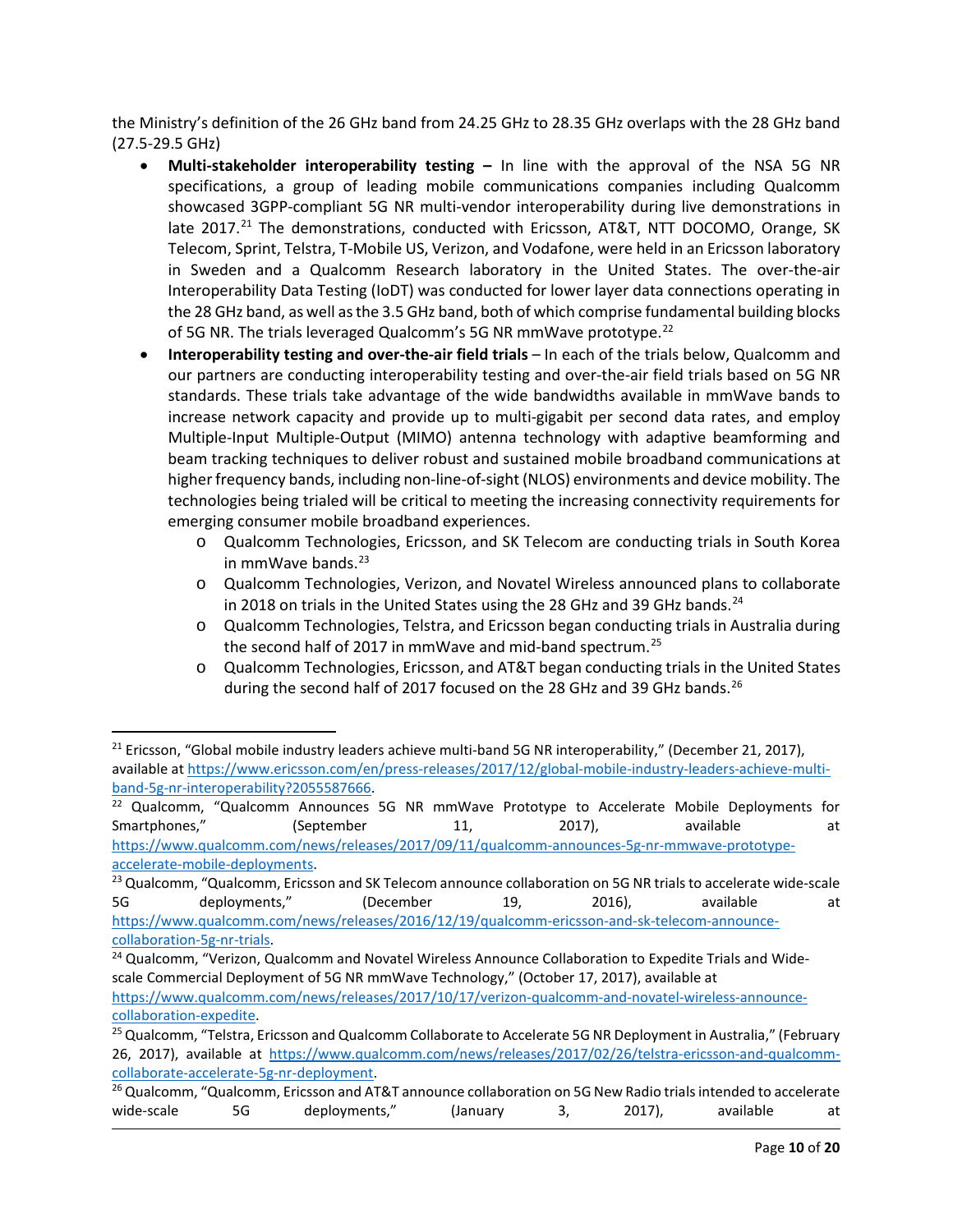- o Qualcomm Technologies, Ericsson, and NTT DOCOMO announced in 2017 that they would conduct trials during the first half of 2018 with Ericsson and NTT DOCOMO in both the 28 GHz and 4.5 GHz bands. $27$
- o In the 3.5 GHz band, Qualcomm Technologies, ZTE, and China Mobile announced in November 2017 that they had successfully achieved the world's first end-to-end 5G NR IoDT system demonstrating a data connection based on the 3GPP Release 15 standard.<sup>28</sup>

The results of these tests continue to reinforce our confidence in the potential for the 26 GHz and 28 GHz to be used across a range of geographies and coverage areas, including outdoor, indoor, and small cells.

Qualcomm simulation studies conducted across ten global cities show that significant outdoor downlink coverage (up to 81%) is possible when co-siting 5G NR-based equipment in bands above 24 GHz with existing 4G LTE macro and small cell sites.<sup>[29](#page-10-2)</sup> The positive results show that mobile deployments in urban areas based on existing LTE cell cities is feasible, especially when considering the tight-interworking of 5G NR with 4G LTE. We also note that outdoor mmWave coverage will significantly free up resources in the spectrum bands below 6 GHz for outdoor-to-indoor capacity, utilizing either 4G LTE or 5G NR technology.

In addition, outdoor mmWave coverage can be complemented with targeted indoor mmWave deployments, such as in large public buildings and venues, and can be leveraged for multiple scenarios. At the 2017 Mobile World Congress, Qualcomm demonstrated at 28 GHz 5G prototype in real-world environments including device mobility inside a moving vehicle, indoor mobility in an office environment including wall penetration, dynamic body- and hand-blocking, and fast beam-switching between multiple base stations.<sup>[30](#page-10-3)</sup>

Qualcomm continues to work with partners to conduct trials of 26 GHz and 28 GHz 5G equipment and technologies around the world.

# **Q9. Do you agree that the 31.8 to 33.4 GHz, 40.5 to 42.5 GHz and 42.5 to 43.5 GHz bands are a low priority for allocation to 5G in New Zealand?**

While commercialization of mmWave bands is expected to occur in the 26 and 28 GHz bands in 2019, 5G networks will require significant amounts of mmWave spectrum beyond what is available in these bands. Further standardization and commercialization of additional mmWave bands is expected to follow

[https://www.qualcomm.com/news/releases/2017/01/03/qualcomm-ericsson-and-att-announce-collaboration-5g](https://www.qualcomm.com/news/releases/2017/01/03/qualcomm-ericsson-and-att-announce-collaboration-5g-new-radio-trials)[new-radio-trials.](https://www.qualcomm.com/news/releases/2017/01/03/qualcomm-ericsson-and-att-announce-collaboration-5g-new-radio-trials)<br><sup>27</sup> Qualcomm, "Qualcomm, Ericsson and NTT DOCOMO Announce Collaboration on 5G NR Trials to Accelerate

<span id="page-10-0"></span>Wide-scale 5G Deployments in Japan," (February 26, 2017), available at

[https://www.qualcomm.com/news/releases/2017/02/26/qualcomm-ericsson-and-ntt-docomo-announce](https://www.qualcomm.com/news/releases/2017/02/26/qualcomm-ericsson-and-ntt-docomo-announce-collaboration-5g-nr-trials)[collaboration-5g-nr-trials.](https://www.qualcomm.com/news/releases/2017/02/26/qualcomm-ericsson-and-ntt-docomo-announce-collaboration-5g-nr-trials)<br><sup>28</sup> Qualcomm, "Qualcomm, ZTE and China Mobile Showcase 5G Leadership with Completion of the World's First

<span id="page-10-1"></span>End-to-End 5G NR Interoperable System Based on 3GPP Standard," (November 16, 2017), available at [https://www.qualcomm.com/news/releases/2017/11/16/qualcomm-zte-and-china-mobile-showcase-5g-](https://www.qualcomm.com/news/releases/2017/11/16/qualcomm-zte-and-china-mobile-showcase-5g-leadership-completion-worlds)

<span id="page-10-2"></span>[leadership-completion-worlds.](https://www.qualcomm.com/news/releases/2017/11/16/qualcomm-zte-and-china-mobile-showcase-5g-leadership-completion-worlds)<br><sup>29</sup> Qualcomm Technologies, Inc., "Mobilizing 5G NR Millimeter Wave: Network Coverage Simulation Studies for Global Cities," (October 2017), available at [https://www.qualcomm.com/media/documents/files/white-paper-5g](https://www.qualcomm.com/media/documents/files/white-paper-5g-nr-millimeter-wave-network-coverage-simulation.pdf)[nr-millimeter-wave-network-coverage-simulation.pdf.](https://www.qualcomm.com/media/documents/files/white-paper-5g-nr-millimeter-wave-network-coverage-simulation.pdf)<br><sup>30</sup> Qualcomm, "Making 5G NR mmWave a reality for 2019 smartphones," (October 5, 2017), available at

<span id="page-10-3"></span>[https://www.qualcomm.com/news/onq/2017/10/05/making-5g-nr-mmwave-reality-2019-smartphones.](https://www.qualcomm.com/news/onq/2017/10/05/making-5g-nr-mmwave-reality-2019-smartphones)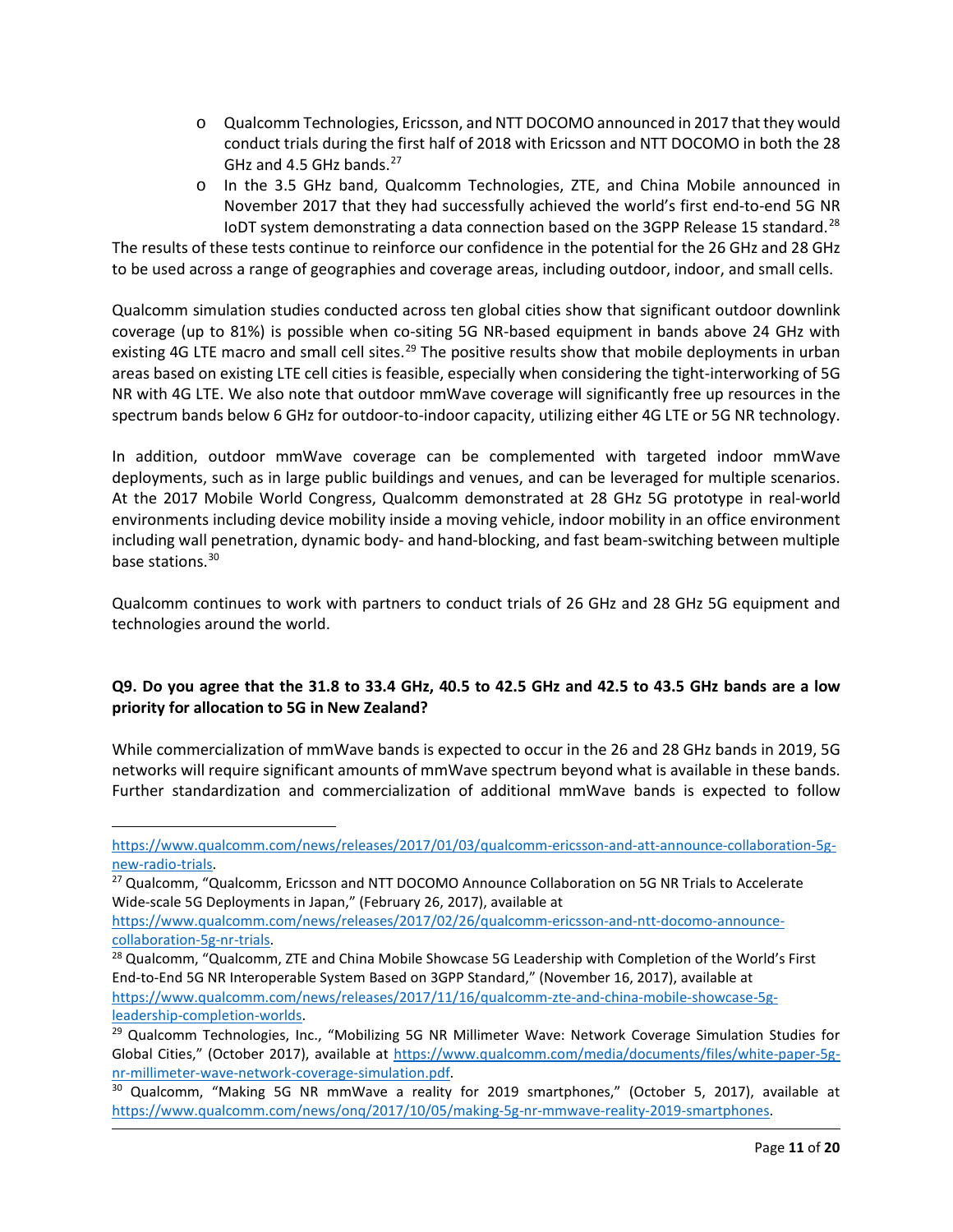developments in the 26 GHz and 28 GHz bands. As one measure of mmWave spectrum requirements, ITU-R WP 5D sent a liaison statement to Task Group 5/1 in February 2017 regarding spectrum needs for terrestrial IMT between 24.25 GHz and 86 GHz, which estimated that between 14.8 and 19.7 GHz of spectrum would be needed for IMT-2020 between 24.25 GHz and 86 GHz.<sup>[31](#page-11-0)</sup> Furthermore, studies undertaken by the Asia-Pacific Telecommunity (APT) – specifically the APT Wireless group (AWG) and the APT Preparatory Group (APG) – for WRC-19 have focused on multiple bands below 43 GHz, with multiple administrations expressing interest in all of these candidate bands. As such, the Ministry should continue to prioritize additional spectrum beyond the 26 and 28 GHz bands in order to ensure that New Zealand is well positioned to take full advantage of the benefits of 5G.

## **Q10. When do you think equipment is likely to become available in the bands identified in Q9?**

In February 2018, Qualcomm announced that its Snapdragon™ X50 5G NR modem family has been selected by a number of global original equipment manufacturers (OEMs) for standard-compliant 5G NR mobile device product launches starting in 2019. Those working with Qualcomm Technologies include OEMs such as Asus, Fujitsu Limited, Fujitsu Connected Technologies Limited, HMD Global – the home of Nokia phones, HTC, Inseego/Novatel Wireless, LG, NetComm Wireless, NETGEAR, OnePlus, OPPO, Sharp Corporation, Sierra Wireless, Sony Mobile, Telit, vivo, Wingtech, WNC, Xiaomi and ZTE. These OEMs are working to commercialize 5G mobile devices for the sub-6 GHz and millimeter wave (mmWave) spectrum bands starting in 2019 based on the first commercially announced 5G modem solution, the Snapdragon X50 5G NR modem family. The Snapdragon X50 5G modem platform will initially support operation in the 28 GHz and 39 GHz millimeter wave bands with advanced features such as adaptive beamforming and antenna switch diversity. Qualcomm expects to support other mmWave bands in the family as the demand for product operation becomes clearer, and this is expected as 3GPP standardizes the bands, and leading regulators firm up on their plans to release additional spectrum.

# **Q11. Do you have any comment on the possible allocation of 27.5 to 29.5 GHz to IMT?**

This band is expected to enable early 5G deployments as countries including Japan, Korea, and the United States are taking actions to commercialize as early as 2019. For example, the United States has adopted a decision allowing for the development and deployment of 5G services, focusing on high mmWave spectrum bands including the 27.5-28.35 GHz band. Korea has assigned spectrum in the 26.5-29.5 GHz band for trials and is planning to auction this spectrum in June 2018. Japan has identified the 27.5-29.5 GHz band for 5G allocation and, by summer 2018, will determine the actual frequency range and technical conditions for use. In May 2017, Singapore's Infocomm Media Development Authority (IMDA) issued a public consultation on spectrum for 5G. The consultation sought comment on various spectrum bands between 1 and 6 GHz, as well as mmWave and low-band spectrum, noting that 5G will require spectrum in a range of bands.

Qualcomm expects that both the 26 GHz and 28 GHz bands will play important roles in the development of 5G around the world. It is worth noting that equipment for use in the upper part of the 26 GHz band (specifically, above 26.5 GHz) is expected to reach the market sooner than equipment that can take advantage of frequencies as low as 24.25 GHz. As noted in the response to Question 8, Qualcomm

 $\overline{a}$ 

<span id="page-11-0"></span><sup>&</sup>lt;sup>31</sup> ITU-R Working Party 5D, Document 5D/TEMP/249(Rev.1), "Spectrum needs for the terrestrial component of IMT in the frequency range between 24.25 GHz and 86 GHz," (February 28, 2017).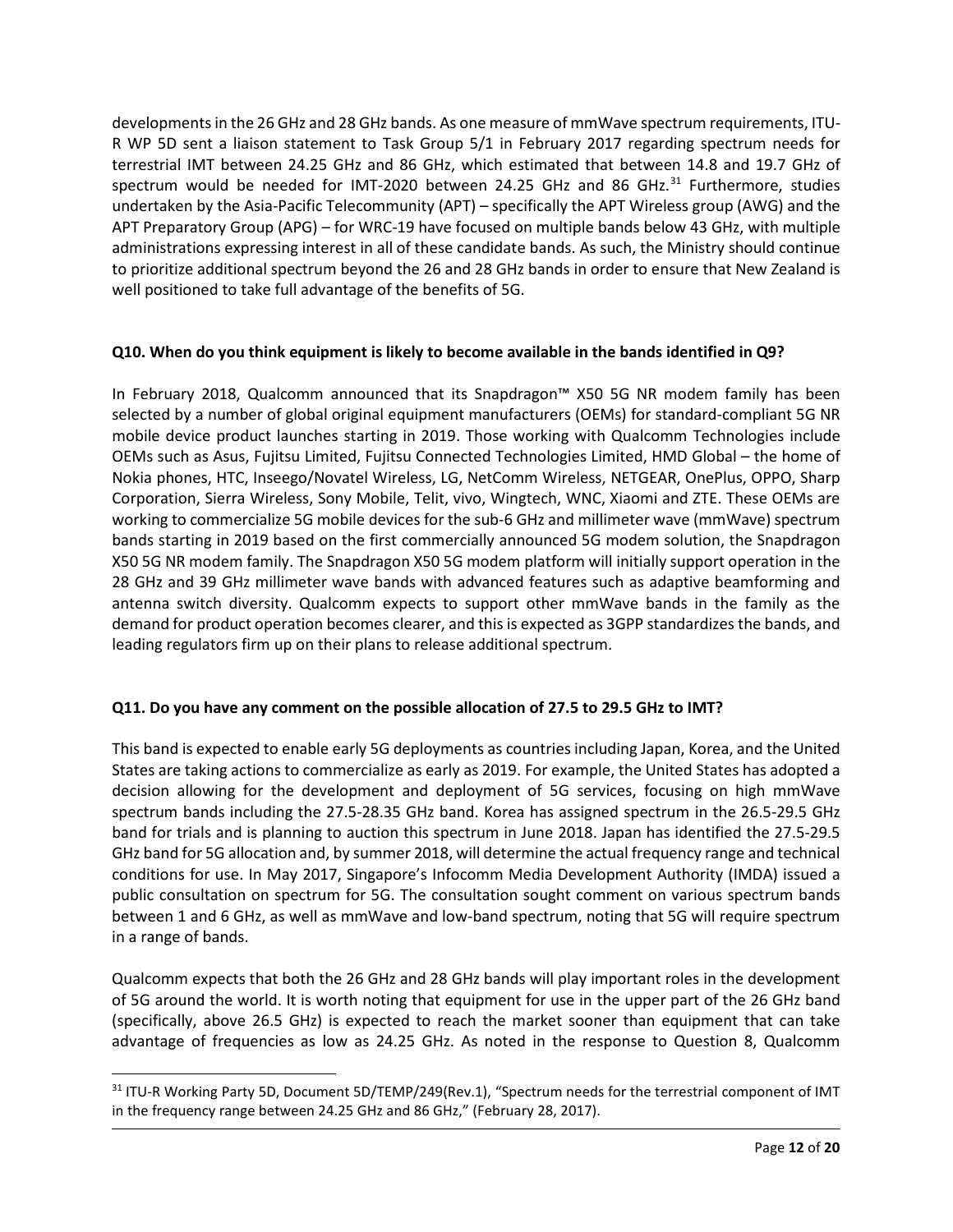continues to plan 5G trials in the 28 GHz band. The first version of Qualcomm's X50 modem solution will be able to support 26.5-29.5 GHz (n257) in single mode; or 27.5-28.35 GHz and 37.0-40.0 GHz in dual band mode. Given that New Zealand is not constrained by national satellite use in the 28 GHz band, the assignment of this band at the earliest time possible would allow New Zealand to take full advantage of the earliest equipment available for 5G services.

## **Q12. Is there demand for alternative uses other than IMT of the 1400 MHz band? If so, what uses?**

Qualcomm believes that the highest value use of the 1400 MHz band (1427 – 1518 MHz) is for IMT.

# **Q13. When is the demand likely to require consideration of reallocation of the 1400 MHz band for IMT, if at all?**

The 1400 MHz band (the L band) should be considered for reallocation for IMT services at the earliest possible date. Qualcomm believes that the L band will be an important resource to meet future MBB demand. As MBB demand continues to grow, administrations are seeking additional spectrum bands that can be used to increase capacity and enhance the user experience. Qualcomm considers the L band to be an ideal candidate for MBB. This position is supported internationally, as this band was identified on a worldwide basis during the ITU World Radiocommunication Conference in 2015 (WRC-15).

Notably, developments have already taken place in other regions to designate a portion of the L-band, specifically 1452-1492 MHz, for supplemental downlink (SDL). For example, in November 2013, a CEPT Electronic Communications Committee (ECC) decision was approved on the "harmonized use of the frequency band 1452-1492 MHz for Mobile/Fixed Communications Network Supplemental Downlink (MFCN SDL)" resolving that the CEPT administrations should designate the frequency band 1452-1492 MHz for SDL. This decision was approved with significant support, with 25 administrations indicating that they will implement the ECC Decision. With that, 3GPP has standardized the 1452-1492 MHz for SDL as band 32, ensuring that there will be commercial devices available when the networks are deployed.

Other regional groups are looking at developing common Recommendations to use SDL for the full L-band i.e., 1427-1518 MHz. In September 2016, the AWG agreed to invite further views on the use of the L band, and develop a report "To provide technical and regulatory considerations on development of the frequency arrangement(s) in the band  $1$  427 – 1 518 MHz and possible harmonized frequency arrangement(s) for IMT systems in the band." Work on this matter has progressed at AWG-23 in April 2018 and is scheduled for earliest possible completion at AWG-25. Similarly, CITEL PCC.II held discussions on a common Recommendation during its meeting in November 2016. ITU-R Working Party 5D (WP 5D), responsible for IMT systems, is developing harmonized frequency arrangements for the full 90 MHz i.e., 1427-1517 MHz, for SDL, as a draft revision to Recommendation ITU-R M.1036.

The band has seen increasing interest from regulators following its identification for IMT in 2015. In the European Union, 1452-1492 MHz was opened for downlink use in 2015, followed by a decision in the United Kingdom to vary a license in the same range to allow mobile/fixed communication supplemental downlink. Spectrum was subsequently awarded to operators in Germany and Italy for supplemental downlink usage. Japan has also seen deployment of mobile broadband services in the L band, and Australia consulted on the future use of the band for mobile broadband in 2016.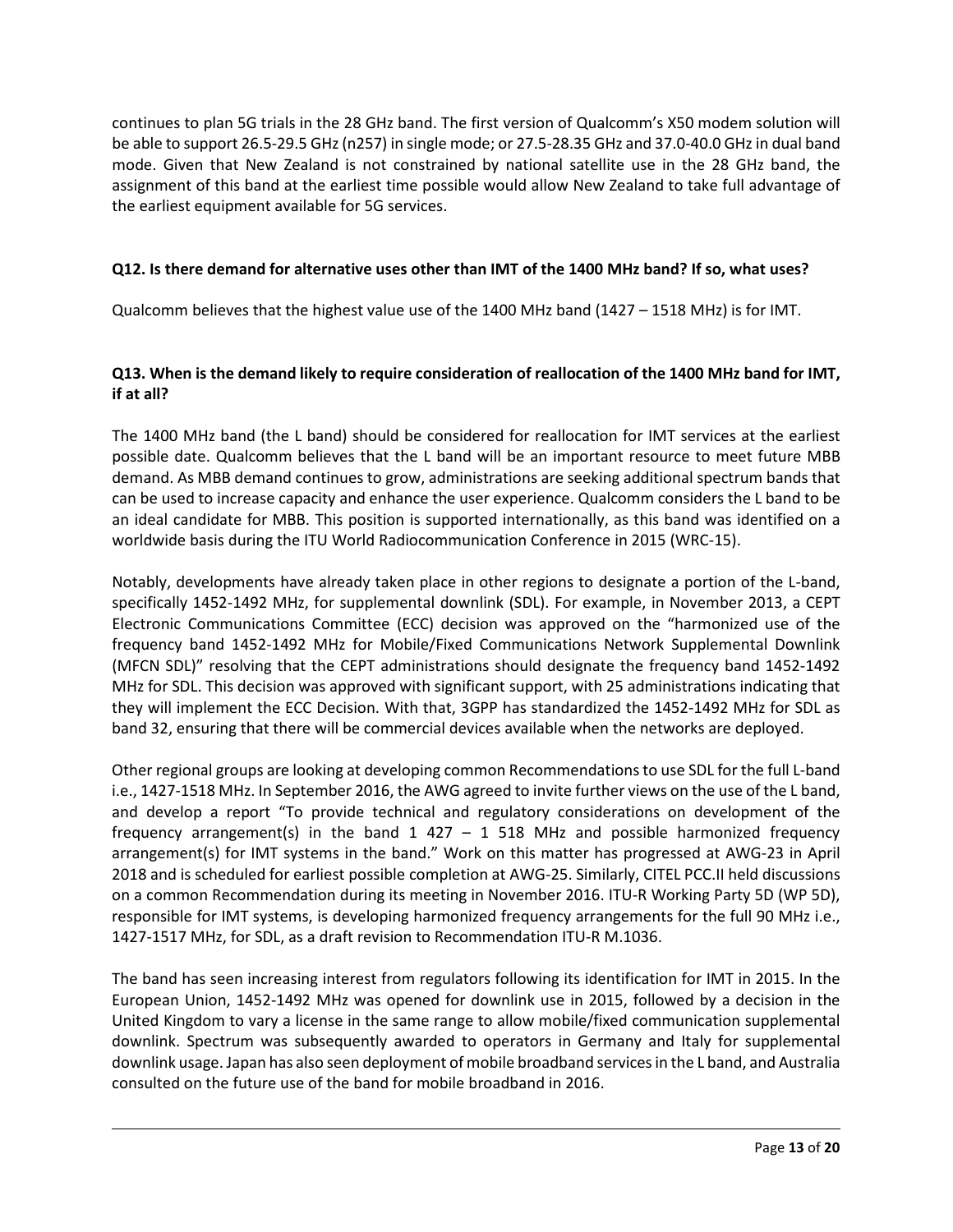## **Q14. Is there a need for more sub 1 GHz spectrum for IMT/5G?**

Yes, sub-1 GHz spectrum is particularly valuable for coverage and in-building penetration, as well as support to IoT. One of the sub-1 GHz bands which presents opportunities for enhancing mobile service capacity and coverage is the 600 MHz band and there have been some recent developments in the United States worth highlighting. In April 2017, the U.S. Federal Communications Commission (FCC) announced the closing of the broadcast incentive auction, making available broadcast spectrum in the 600 MHz band for nationwide wireless mobile use.<sup>32</sup> A total of 50 winning bidders won 70 MHz of licensed spectrum nationwide. T-Mobile USA has already announced plans to deploy a combination of LTE and 5G in the 600 MHz spectrum it acquired in the auction. An additional 14 MHz of spectrum was made available for unlicensed use and wireless microphones. The 600 MHz band in the United States is expected to be available in 2020, in line with 5G deployment timelines. In the Asia Pacific region, the AWG has completed harmonized frequency arrangements for the 600 MHz band and published them as APT Report 79 "APT Report on Frequency Arrangements for IMT in the band 470 -698 MHz", for those administrations that wish to use this band for mobile.

## **Q15. If so, how should we deal with radio microphones in the 600 MHz band?**

No comment.

## **Q16. When is the demand likely to require reallocation of the 600 MHz band to IMT, if at all?**

Qualcomm encourages the Ministry to consider reallocation of the 600 MHz band for IMT services at the earliest possible date. Please see the response to Question 14 for additional information.

# **Q17. Which allocation methodology should be used for allocating spectrum bands identified for use with 5G? Why?**

**Q18. Should different allocation mechanisms be used for rights for regional providers and national providers? Why?**

No comment.

l

**Q19. Should deployment of 5G technology be specified for some or all bands? If not, why not?**

**Q20. What implementation requirements should be specified and how should these be expressed? – time, extent, etc.** 

**Q21. What should be the consequence of non-implementation – lose spectrum, additional payment, other**

<span id="page-13-0"></span><sup>&</sup>lt;sup>32</sup> CITEL PCC.II Document 4262/17, "Updates on the United States' broadcast incentive auction," (June 7, 2017).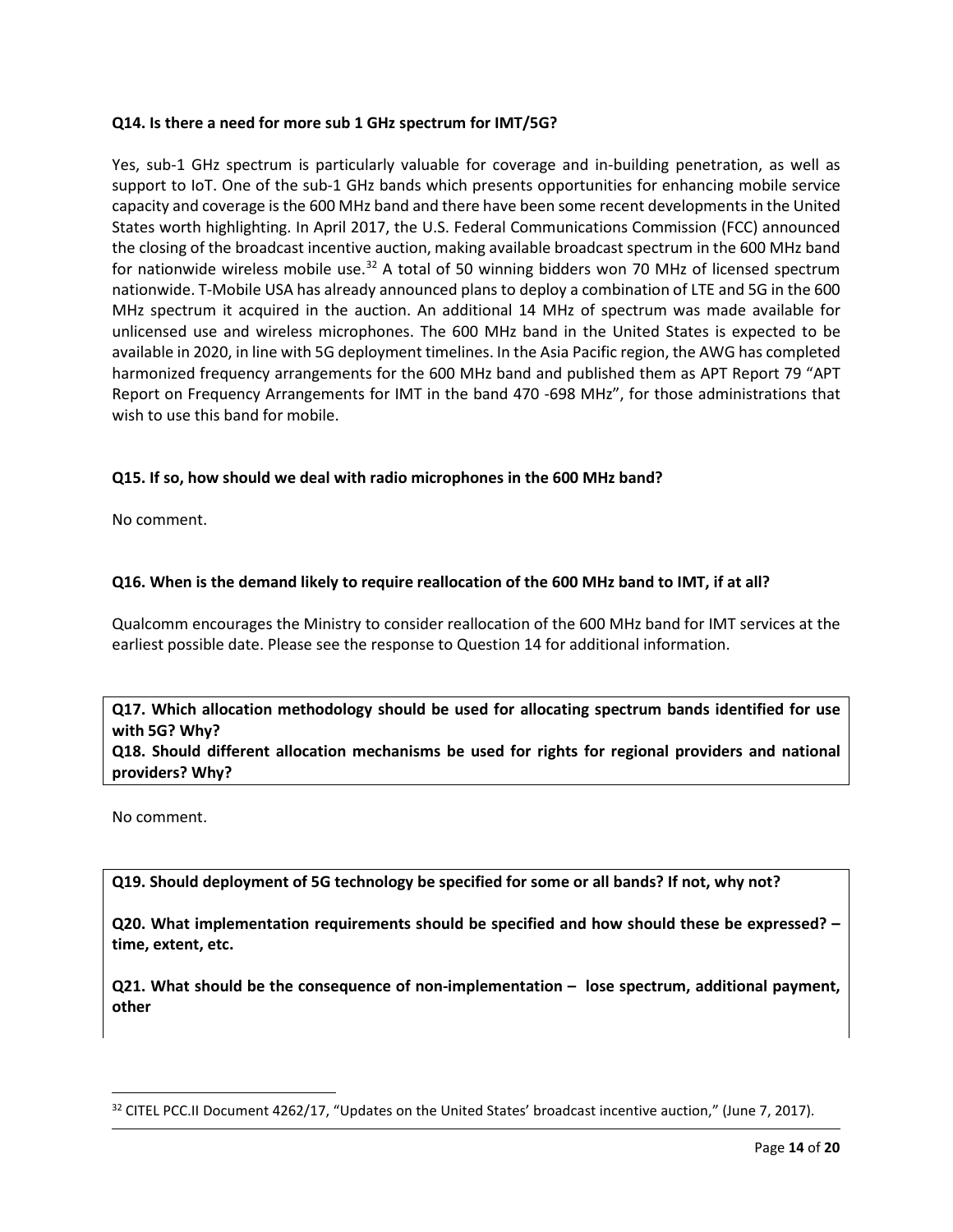# **Q22. Should the implementation requirements be different for regional and national providers? What should these be and why?**

No comment.

## **Q23. Should acquisition limits be imposed on 5G bands? If so, what should these be and why?**

## **Q24. Should acquisition limits be imposed for regional providers? If so, what should these be and why?**

No comment.

## **Q25. What term should be used for management rights suitable for 5G? Why?**

No comment.

## **Q26. Should the 5G bands be re-planned as TDD bands or some bands or parts of bands be retained as FDD? Why?**

The work being done by ITU-R Task Group 5/1 for WRC-19 Agenda Item 1.13 has included studies on the spectrum needs, technical and operational characteristics including protection criteria, and deployment scenarios for the terrestrial component of IMT. These studies are all assuming TDD configuration of the relevant frequency bands, indicating that the global trend for configuring frequency bands for 5G will be as TDD spectrum. Furthermore, the standardized 3GPP band plans for bands n77 and n78, corresponding to the 3300 – 4200 MHz and 3300 – 3800 MHz respectively, and the mmWave bands (shown below) are all TDD:

| <b>NR</b> | <b>Uplink (UL) and Downlink (DL)</b> | <b>Duplex</b> |
|-----------|--------------------------------------|---------------|
| operating | operating band                       | <b>Mode</b>   |
| band      | <b>BS</b> transmit/receive           |               |
|           | UE transmit/receive                  |               |
|           | $F_{UL\_low} - F_{UL\_high}$         |               |
|           | $F_{DL\_low}$ - $F_{DL\_high}$       |               |
| n257      | 26500 MHz - 29500 MHz                | TDD           |
| n258      | 24250 MHz - 27500 MHz                | TDD           |
| n260      | 37000 MHz - 40000 MHz                | חחד           |

Table 5.2-2: NR *operating bands* in FR2[33](#page-14-0)

Qualcomm encourages the Ministry to continue to monitor international developments for band plan configuration for 5G and seek to adopt band plans that are harmonized, or as harmonized as is possible, with international standards.

<span id="page-14-0"></span>333GPP TS 38.104 V15.1.0 (2018-03)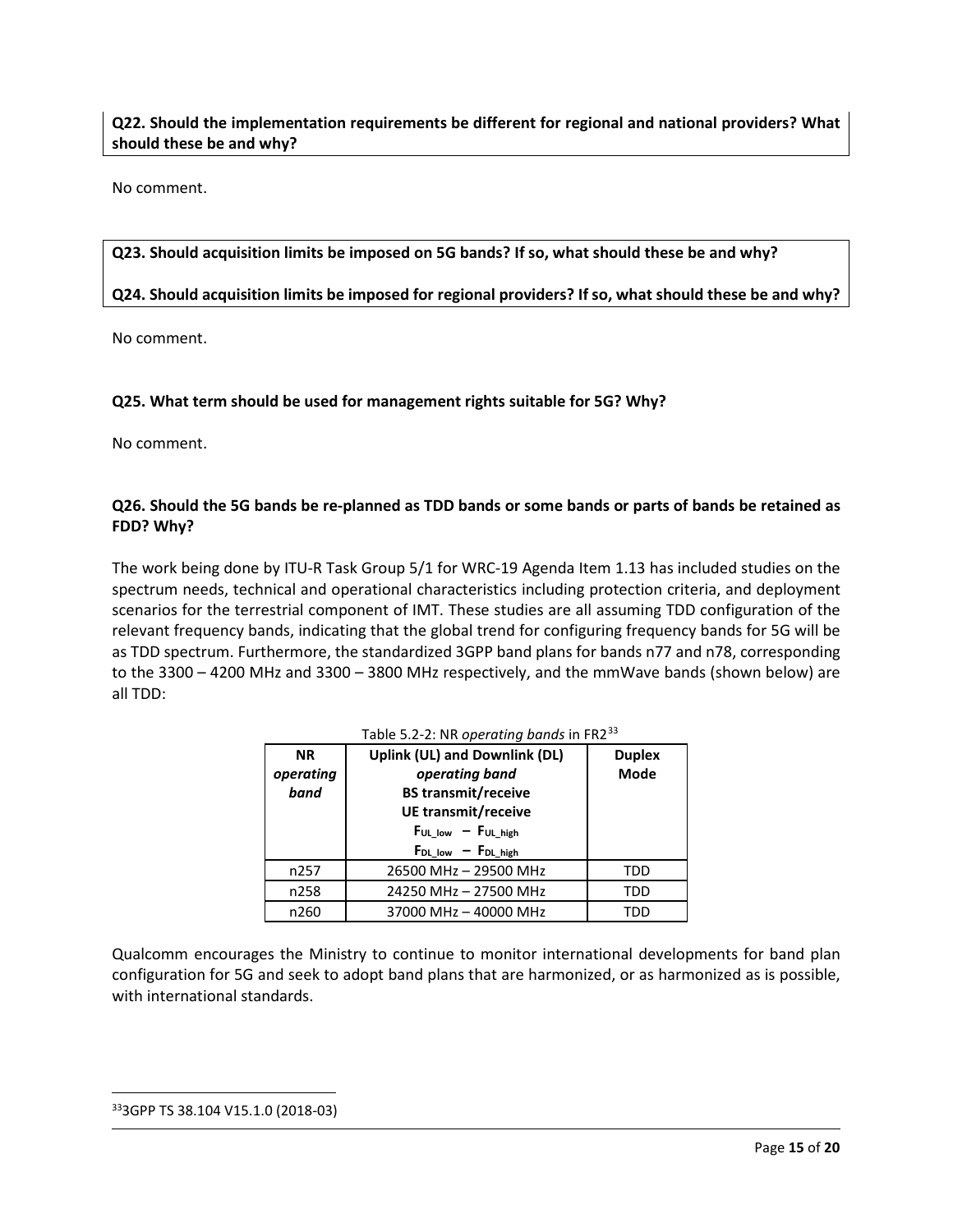## **Q27. What bandwidth should be used as the basis for allocation? Why?**

3GPP Release 15 gives guidance on carrier bandwidth options for the 5G NR bands in section *5.3.5 BS channel bandwidth per operating band*. To take advantage of 5G capabilities in n77 or n78 carrier bandwidths of 20 MHz or greater, with the possibility of up to 100 MHz per operator, are desirable.

In order to maximize the benefits of spectrum for 5G, it is important that spectrum is assigned in large, contiguous blocks that will provide the flexibility and spectrum resources needed to deploy 5G services and ensure a high quality of service. We note, for example, that the United States has already developed a band plan for the 28 GHz band (defined as 27.5-28.35 GHz) in which two equal blocks of 425 MHz will be made available for potential licensees.<sup>[34](#page-15-0)</sup> The United States does not explicitly prohibit a single entity from obtaining licenses for both blocks, provided they are in compliance with overall spectrum aggregation limits. In addition, work is underway within CEPT to develop a recommendation on a harmonized approach to the 26 GHz band. In March and April 2018, the ECC held a public consultation on a draft decision setting harmonized conditions for the introduction of 5G in the 26 GHz band, with final adoption expected in July 2018.<sup>[35](#page-15-1)</sup> The draft recommends a standard block size of 200 MHz in the 26 GHz band. 3GPP Release 15 specifies carrier bandwidths of 50, 100, 200 and 400 MHz.

**Q28. What out of band emission limits should apply to management rights when first created for allocation? Why?**

**Q29. Should out of band emission limits be different if the band is technology neutral? If so, what out of band emission limits should be applied?**

We assume the out of band emission in the questions means unwanted emission. And it covers both out of band emission and spurious emission. 3GPP Release 15 gives guidance on out of band emission limits in TS38.104 section *6.6 Unwanted emissions* and TS38.101 section 6.4. Furthermore, the results of studies being undertaken by ITU-R TG5/1 in relation to WRC-19 should be taken into account. 3GPP is also studying the additional protection requirement for some incumbent service, such as EESS. And the results of these studies should only be applied in the least restrictive sense i.e. to meet the needs of the actual adjacent band usage situation in New Zealand.

LTE unwanted emission are specified in TS.36.101 (for user equipment) and TS36.104 (for base stations). 5G NR unwanted emission are specified in TS.38.101 (for user equipment) and TS38.104 (for base stations).

**Q30. How should interference between adjacent frequency 5G TDD networks be managed? Should this be the same for all frequency bands?**

**Q31. How should interference between different technologies within the same band be managed, if bands are technology neutral?**

<span id="page-15-0"></span><sup>&</sup>lt;sup>34</sup> Federal Communications Commission (United States), Report and Order and Further Notice of Proposed Rulemaking: Use of Spectrum Bands Above 24 GHz For Mobile Radio Services, et al (July 14, 2016), FCC 16-89, available a[t https://www.fcc.gov/document/spectrum-frontiers-ro-and-fnprm.](https://www.fcc.gov/document/spectrum-frontiers-ro-and-fnprm)<br><sup>35</sup> CEPT, "ECC Consultation (March 2, 2018), available at https://cept.org/ecc/tools-and-services/ecc-consultation

<span id="page-15-1"></span>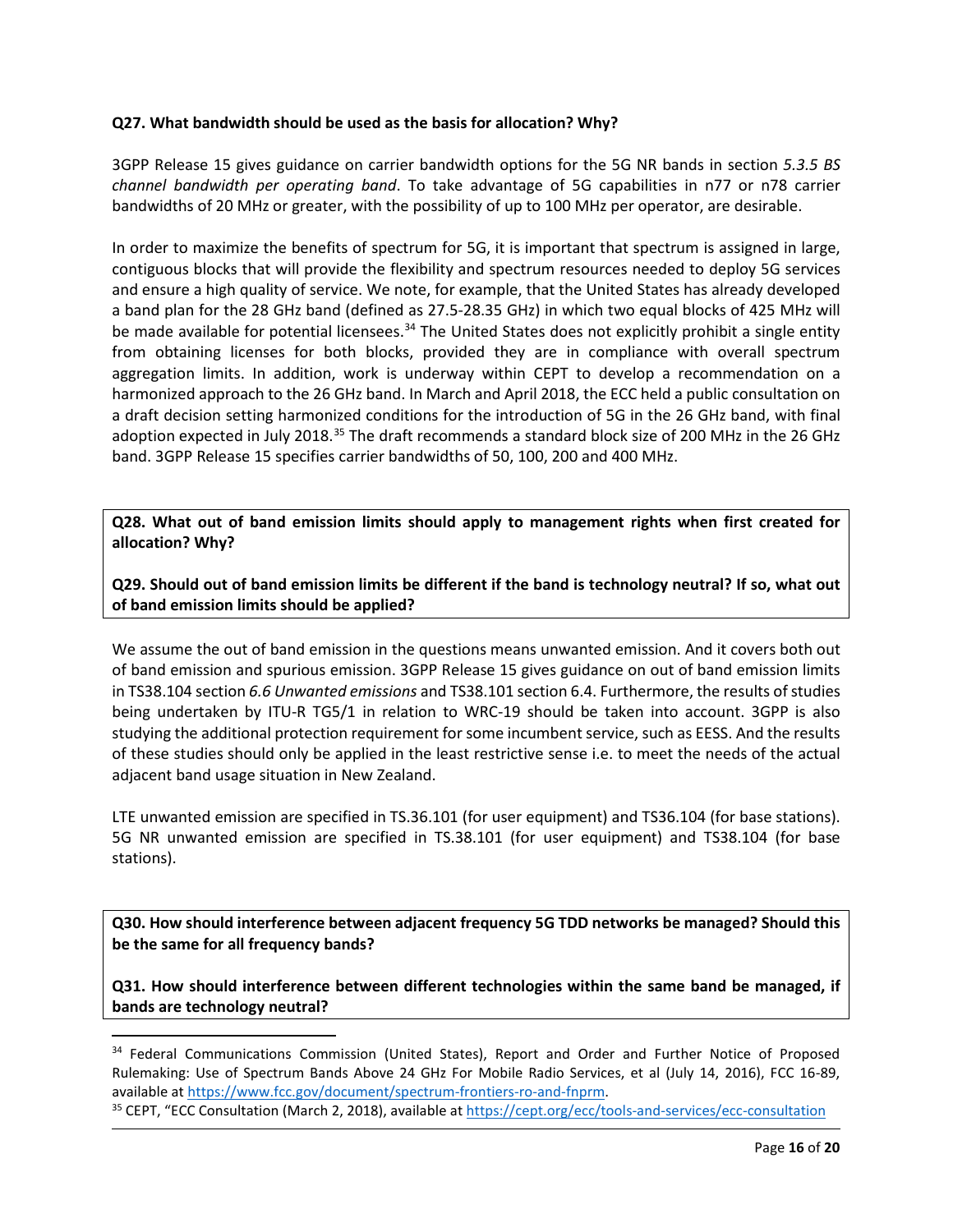Interference between Time Division Duplex (TDD) networks operating in adjacent channels can be mitigated either through filtering of the out-of-band emissions (OOBE) or through synchronization of the two networks, i.e., selection of a common frame UL/DL structure and time synchronization of the beginning of the frame. These two options were identified by the European Conference of Postal and Telecommunications Administrations (CEPT) in the ECC Decision (11)06 in the context of the deployment of LTE networks in 3400-3800 MHz.

An LTE network operator in 3400-3800 MHz can decide either to:

- Maintain frame flexibility (at the cost of extra filtering requirements at base station), or
- Reduce the base station OOBE filtering requirement (at the expense of frame flexibility)

However, with the expected introduction of 5G in 3400-3800 MHz, CEPT identified in the *ECC Report 281* that some assumptions enabling such solutions are no longer valid:

- Mobile network operator (MNO)-specific additional base station OOBE filtering is no longer feasible when deploying adaptive antenna systems (AAS), as such antenna panel cannot be augmented with external filters.
- Synchronization of LTE systems with typical 5G frame structure is not possible.

Some countries auctioning the band based on the ECC Decision (11)06 have attempted to solve the challenge by imposing synchronization of all networks on a specific LTE frame. This regulatory solution, however, has severe consequences on the performance of 5G networks.

A typical 5G frame structure has a much lower UL-DL turnaround time to improve the performance of AAS antennas and to reduce the latency of the air interface. Forcing a 5G network to adopt an LTE frame structure reduces the capacity throughput of the network by 33% and increases the latency from 2 ms to 9 ms. Such a network would only be a 5G network by name, as it would no longer fulfill the IMT-2020 requirements and would not be able to support ultra-reliable low latency communication (URLLC) services such as critical communication or advanced Industrial IOT (robot control for Industry 4.0).

Regulators can leverage some tools to prevent such unfortunate consequences. To enable deployment of true 5G networks, regulators may:

- Adopt the 5G ready regulatory framework developed in ECC Report 281.
- Limit synchronization requirement to necessary cases.
- Encourage and facilitate MNO discussion to identify an overall synchronization framework enabling 5G and innovation.

A synchronization framework can provide maximum freedom to operators by requiring synchronization between networks only when required. Synchronization would not be required when:

- Sufficient filtering is achievable (**Synchronization sub-bands**)
- Networks are geographically separated (**Geographical separation**)
- Network topology would result in low interference (**Network topology allowance**)

## **Synchronization sub-bands**

One possibility to address LTE-NR adjacent coexistence issues for bands which include both LTE and NR deployments is to define two sub-bands such that NR-LTE adjacent channel operation would only be allowed in one of the sub-bands, whereas the other sub-band enables full NR operation. The two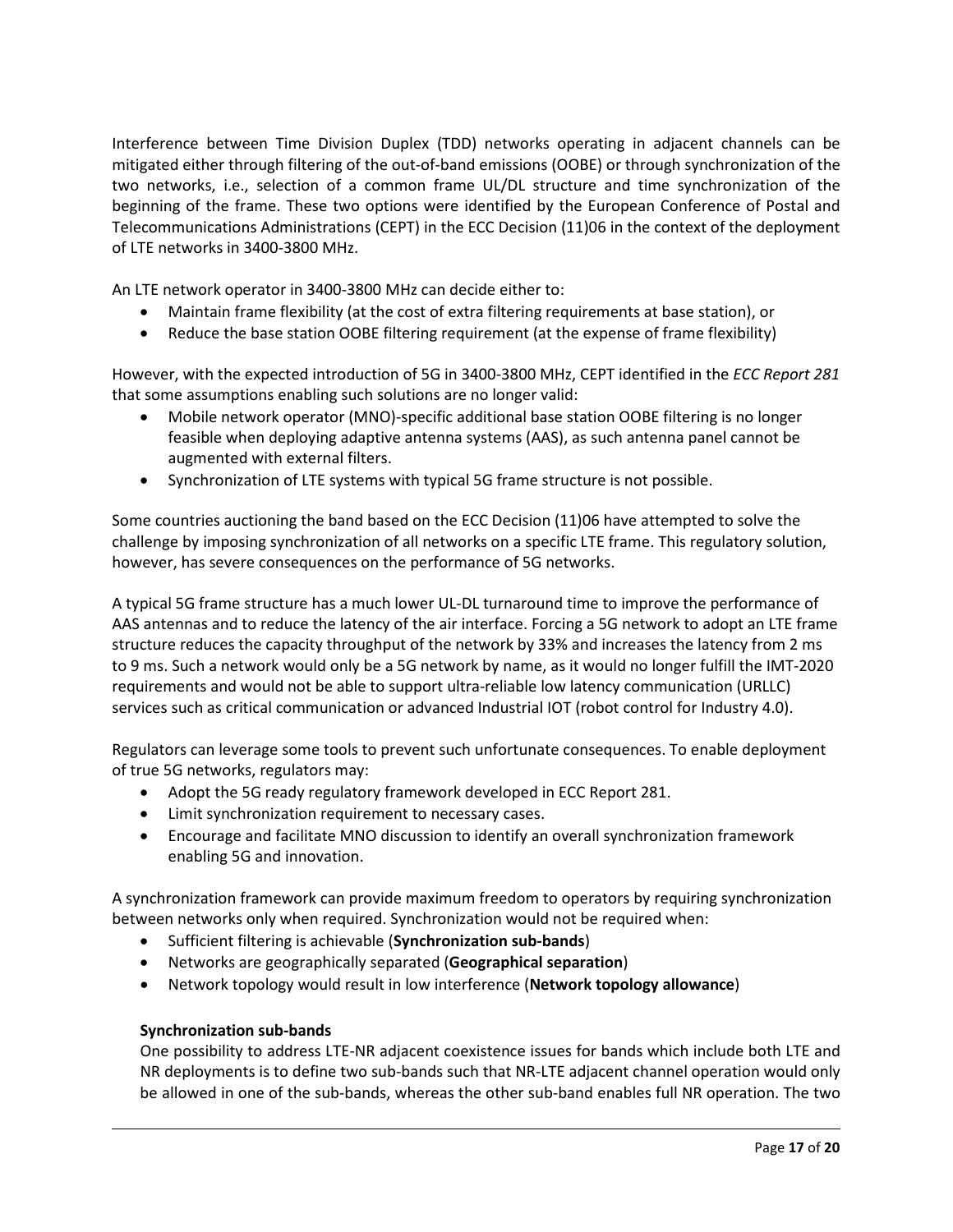sub-bands would be separated by a guard band of sufficient size. The guard band required between networks in the same geographic area is directly linked to the filtering capability of AAS base stations. Detailed assessment of both the guard band required to prevent interference and the market scale required to justify products achieving such filtering for a specific frequency partition are required.



## **Geographical separation**

Another way to ensure separation is to introduce geographical buffer zones. Here isolation is achieved by sufficient distance between interferer and victim in the unsynchronized case. Networks separated by more than 40 km do not need to be synchronized, and this may be reduced to 11km if an additional 10 MHz guard band is used.

## **Network Topology**

Different synchronization requirements for different network layers, macro/small cell, and indoor/outdoor can be justified. For example, femto-cells (emitting less than 28 dBm total radio power (TRP)) do not need to be synchronized.

If all mobile network operators have a clear plan for 5G-NR in the 3.5 GHz band, and the spectrum is not encumbered, then there is no requirement for band partitioning or a guard-band and the economic value and utility of the band for 5G may be maximised.

**Q32. Should regional uses be provided for in the 3.5 GHz band plan? Why?**

**Q33. If allowed in the 3.5 GHz band, how could this be managed or facilitated?** 

**Q34. Which alternative bands may be suitable for regional allocation? Why?**

To maximize the economic value of the 3.5 GHz band the maximum possible bandwidth should be made available for the deployment of 5G NR technologies on a [national/nationwide] basis. If there is insufficient time to migrate incumbent regional uses from the band then, with the participation of the likely 5G mobile network operators, a phased approach to eventual nationwide 5G network deployment may be explored. A useful component to such a phased approach may be sub-banding as illustrated above.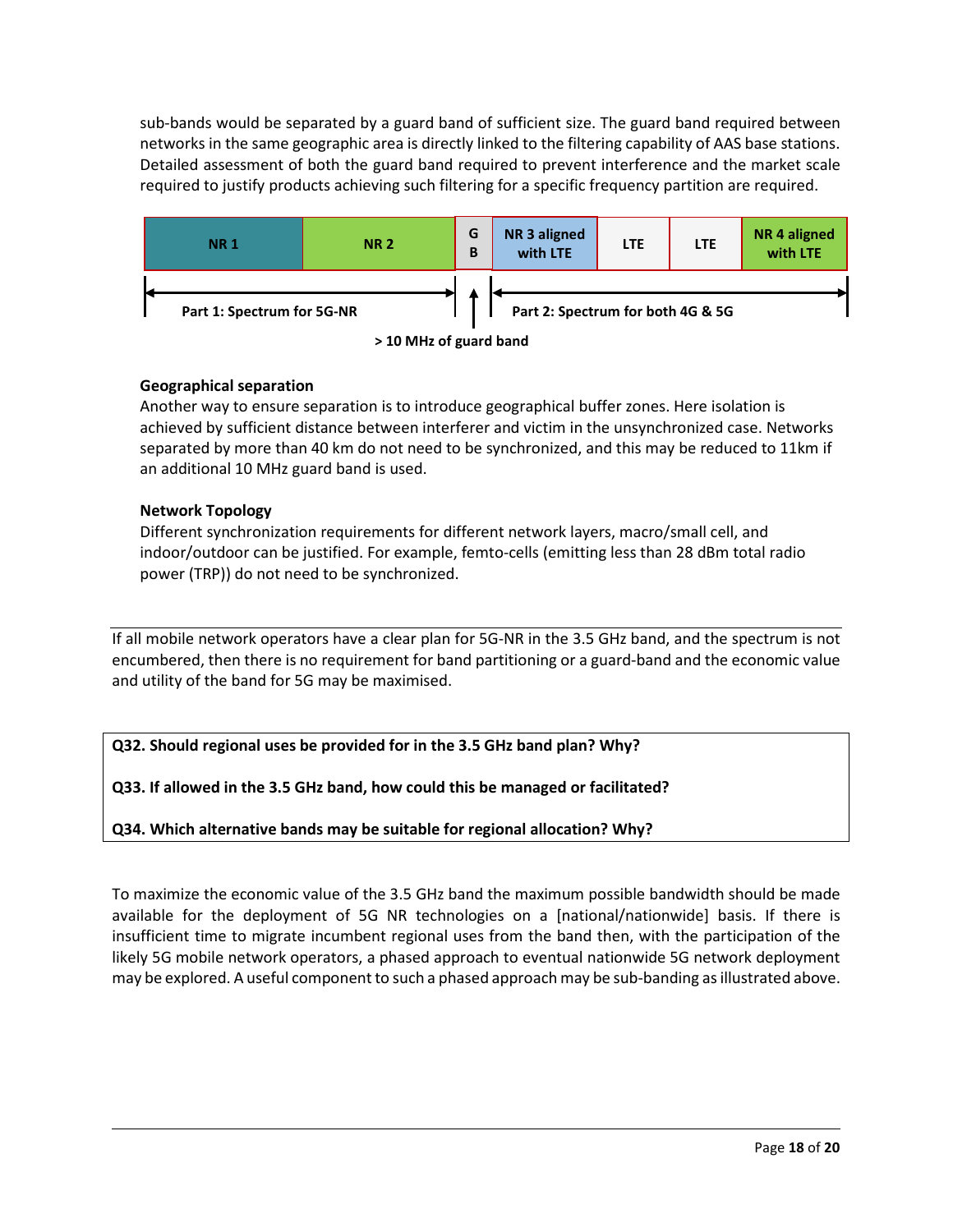# **Q35. Is early access to the 3.5 GHz band required for roll out of 5G networks prior to the expiry of existing rights in 2022? If so, why?**

New Zealand should make every effort to make 3.5 GHz spectrum available at the earliest possible date. As discussed in the response to Question 5, access to mid-band spectrum, including spectrum in the 3.5 GHz band, will be instrumental to 5G early deployments in the coming years. Furthermore, harmonization of the 3.4-3.8 GHz band, or portions thereof, for mobile LTE/5G is increasing across the globe. Europe has taken decisions to pioneer the use of the 3.4-3.8 GHz band for 5G; China and a number of other countries in Asia have designated 3.4-3.6 GHz for 5G; Korea, Australia, Hong Kong and some of the Americas are targeting 3.4-3.7 GHz for 5G; and the United States has authorized use of the 3.55-3.7 GHz band, among others.

As such, it will be important for New Zealand to make access to these bands a high priority in order to move towards international harmonization and facilitate the rapid deployment of 5G in the country as equipment comes to market. With respect to current management rights expiring in 2022 and the options provided in the Discussion Document, Option 1 would artificially delay deployment of 3.5 GHz 5G networks, while Options 2 through 4 consider mechanisms to enable earlier access to the spectrum. Qualcomm encourages the Ministry to favor, to the greatest extent possible, market-based mechanisms for allowing 5G deployments in the 3.5 GHz band before 2022.

## **Q36. How could early access to the 3.5 GHz band be achieved?**

Please see response to Question 35.

# **Q37. Should the government be involved in early access arrangements for the 3.5 GHz band?**

Please see response to Question 35.

# **Q38. Is early access to the 26 GHz band required for roll out of 5G networks prior to the expiry of existing rights in 2022? If so, why?**

As mentioned in the response to Question 7, the 26 GHz band, and mmWave spectrum more generally, will facilitate the large amounts of data expected to be trafficked on 5G networks. The Ministry should prioritize the assignment of these bands for 5G as soon as possible in order to facilitate the deployment of 5G networks in the country. Delays in the assignment of spectrum in both the 3.5 GHz band and 26 GHz band until the expiry of existing licenses in 2022 would likely mean that New Zealand would see the implementation of 5G at a later date than other countries around the world. As mentioned in the response to Question 7, European Union member states are aiming for the assignment of these bands by 2020.

As in the case of the 3.5 GHz band discussed in Question 35, Qualcomm encourages the Ministry to consider the potential of market-based mechanisms for allowing early access to the 26 GHz band for 5G services. To the extent that incumbent right holders are amenable to commercial arrangements to allow access to their spectrum, there may be opportunities to enable early 5G deployments in the band without government intervention.